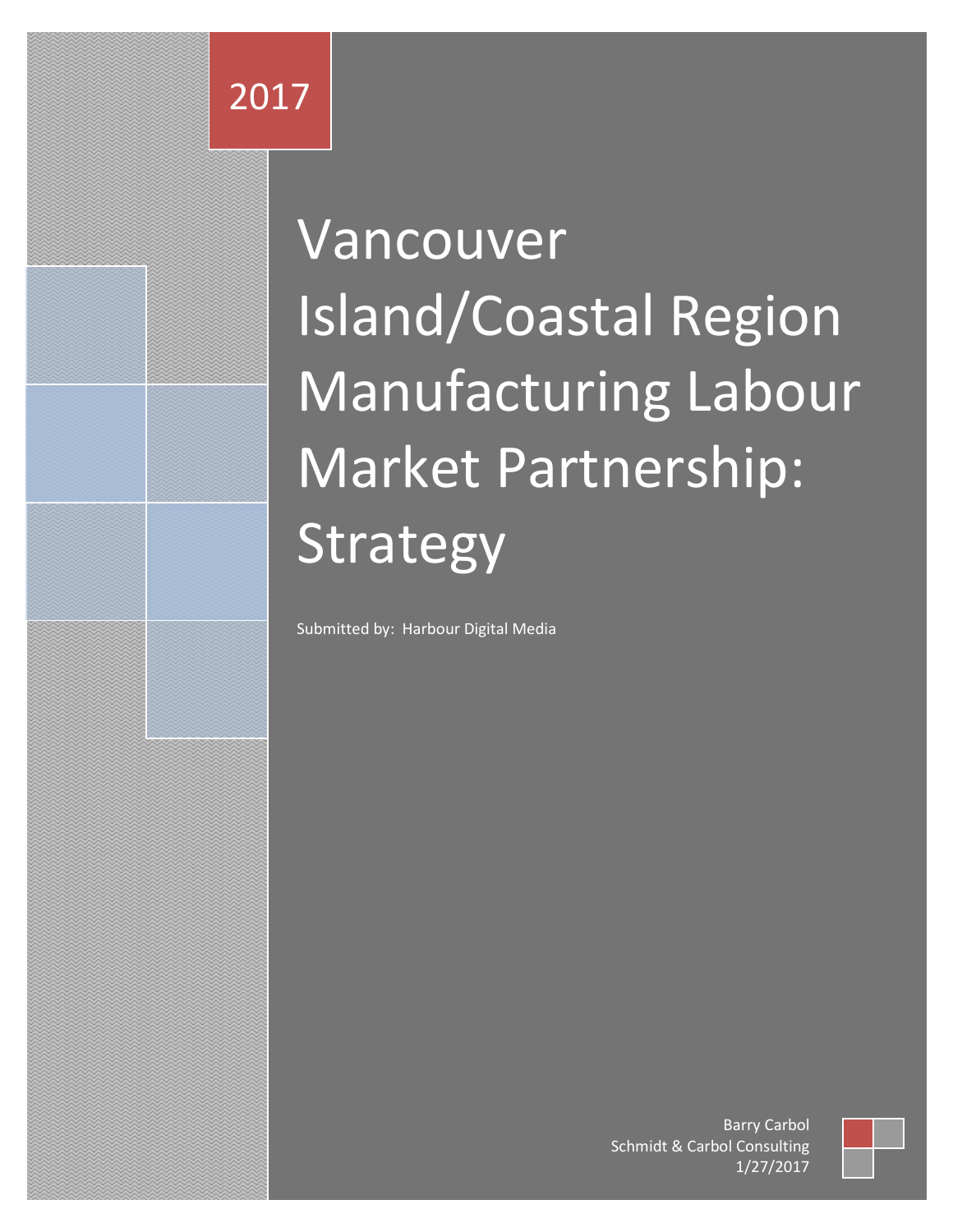### **Table of Contents**

| 1. |                                                                                                  |
|----|--------------------------------------------------------------------------------------------------|
| 2. |                                                                                                  |
| 3. |                                                                                                  |
| 4. |                                                                                                  |
|    |                                                                                                  |
|    |                                                                                                  |
|    |                                                                                                  |
|    |                                                                                                  |
|    |                                                                                                  |
|    |                                                                                                  |
|    | Strategic Priority Area 3: Promoting Recruitment and Retention within the Manufacturing Industry |
|    |                                                                                                  |
|    |                                                                                                  |
|    | Moving Forward: Implementing the Strategic Directions through a Pilot Project  15                |
|    |                                                                                                  |
|    |                                                                                                  |
|    |                                                                                                  |
|    |                                                                                                  |
|    |                                                                                                  |





Funding provided through the Canada-British Columbia<br>Labour Market Development Agreement.

**The views and opinions expressed in this report are those of its author(s) and not the official policy or position of the Government of British Columbia.**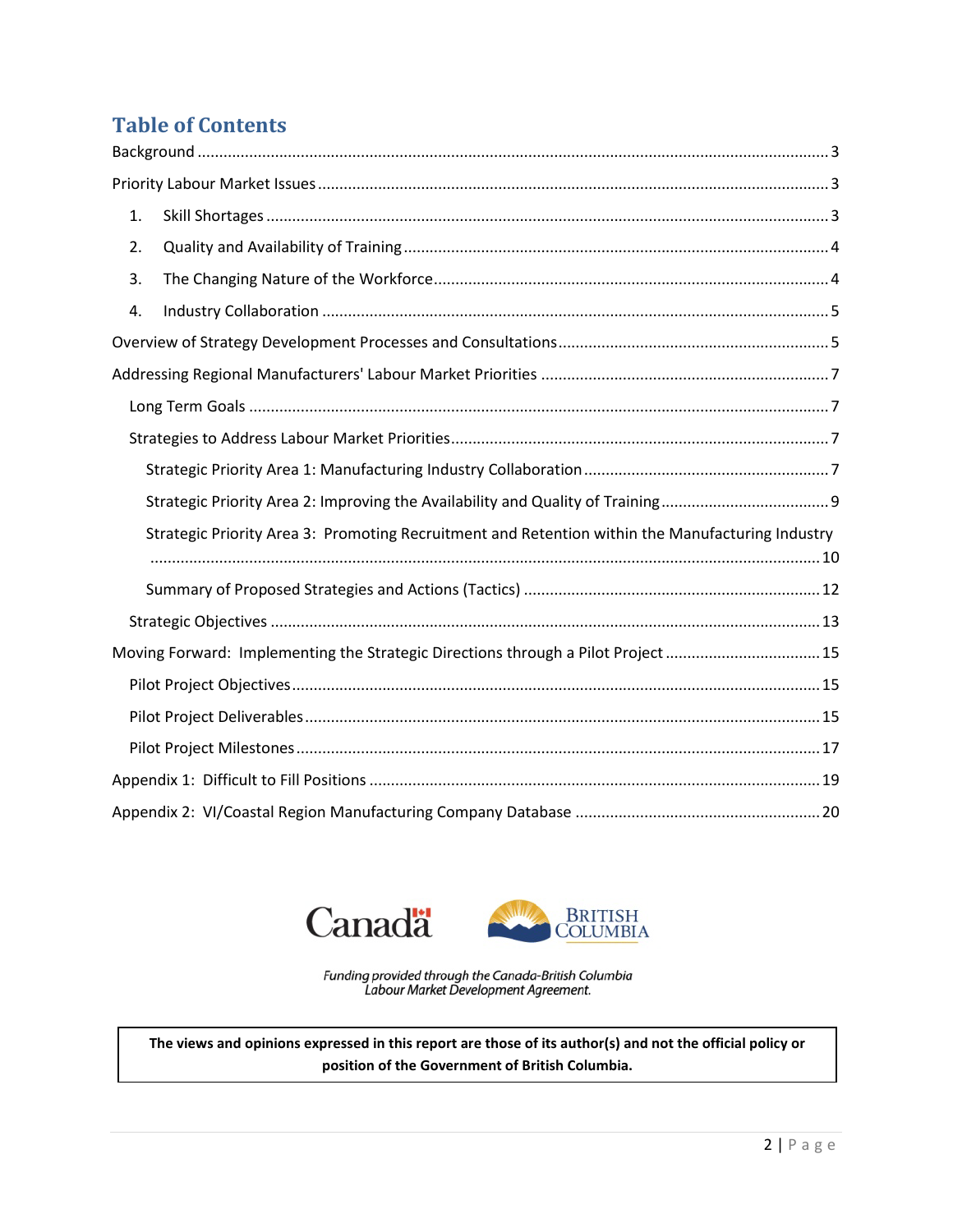## **VI/Coastal Region Manufacturing Labour Market Partnership: Strategy**

#### <span id="page-2-0"></span>**Background**

Beginning in the fall of 2015, Harbour Digital Media (HDM) collaborated with manufacturers on Vancouver Island and with the support of the Ministry of Jobs, Tourism, and Skills Training established a labour market partnership for manufacturing sector in the Vancouver Island/Coastal region. During the first phase of this partnership, the Vancouver Island Manufacturing sector Advisory Board (VIMAB) was established as a part of the engagement strategy for the sector. The Advisory Board consists of manufacturers from a number of manufacturing sub-sectors including food, metal, fabricated metal, machinery, electrical, plastics, and transportation manufacturing.

The second phase of the LMP for the region took place during the spring of 2016. This phase involved the analysis of existing labour market information, a brief review of some pertinent research literature related to skills and training issues, and the collection of data from employers in the region using an online survey tool and through a series of interviews with key manufacturing sector executives and managers.

A database of 169 manufacturing companies (with 10 or more employees) was developed to undertake the online survey research. A total of 64 responses were received representing a completion rate of 40.25%. One hour interviews with 16 key company executives and senior managers were conducted between April 25 and June 7, 2016. The companies involved in these interviews represented a crosssection of the manufacturing sector in the region.

#### <span id="page-2-1"></span>**Priority Labour Market Issues[1](#page-2-3)**

The labour market research phase identified four labour market areas that manufacturing companies in the region believe should be addressed in order for the sector to grow and increase its contribution to both the regional and provincial economies. The areas identified are described in the following sections.

#### **1. Skill Shortages**

<span id="page-2-2"></span>The region's manufacturers identified a number of positions with skills that are difficult to fill (see Appendix 1 and the *Final Labour Market Information Research Report* for details). Among the positions most often identified were machine operators (CNC and PLC), qualified tradespersons (metal fabrication, machinists, heavy equipment operators), and engineers with various specializations to name a few. Manufacturers in the region are also challenged to find individuals with LEAN training or backgrounds and other specialized skills related to electronics and a range of positions requiring soft skills (i.e. communication, collaboration, teamwork, and cross-cultural negotiation).

<span id="page-2-3"></span><sup>1</sup> Based on the findings of the labour market research conducted during Phase 2 and reported in the *Final Labour Market Information Research Report* (submitted to the Ministry of Jobs, Tourism, and Skills Training on August 22, 2016).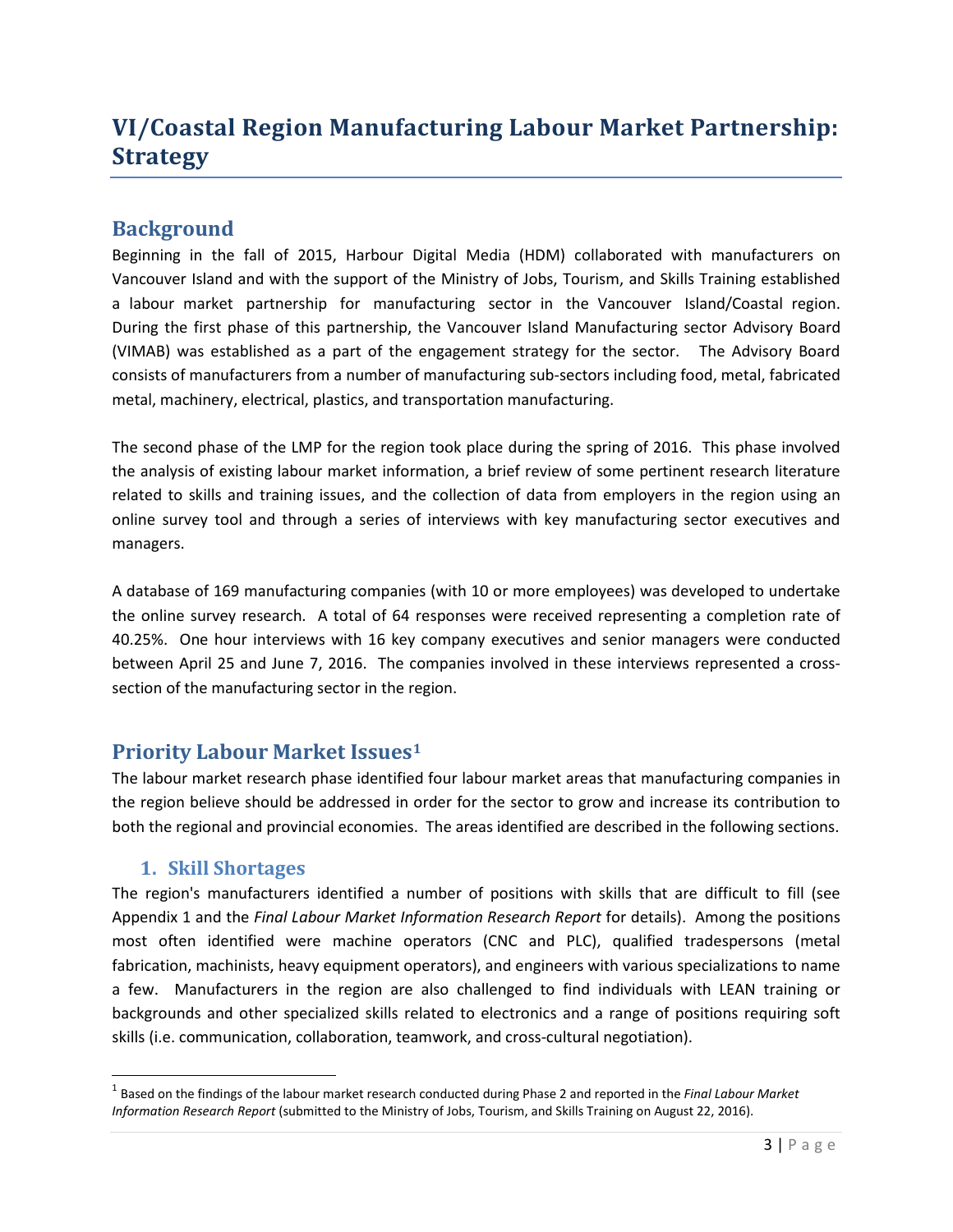There was also a general concern expressed by companies that there are few qualified candidates in the region with sufficient technical experience and education (e.g. electrical and mechanical engineering and the operation of CNC and PLC equipment as noted above) to effectively operate within local manufacturing environments.

#### **2. Quality and Availability of Training**

<span id="page-3-0"></span>Manufacturers responding to the survey and providing comments through the interview process are generally dissatisfied with the quality and availability of training in the region and more broadly in the province. Manufacturers question the quality of graduates of BC's educational institutions and their readiness to work on the job in a manufacturing environment. As a result employers find themselves having to invest a great deal of time and money for internal training which has an impact on productivity and, in some cases, on profitability. Manufacturers cite a lack of collaboration on the part of BC's educational institutions as a part of the problem and are concerned that institutions are not working with industry to understand their needs and customize programs to address these needs.

It is important to note that in this second phase of the labour market partnership sector partners did not raise these issues with representatives from post-secondary institutions directly. Given the importance of this issue to both the region's manufacturers and post-secondary institutions, efforts to achieve greater communication and collaboration between industry and the post-secondary education system was initiated during the strategy development phase.

While the data collected as a part of the labour market research phase suggests that VI/Coastal region manufacturers are not entirely satisfied with post-secondary programs in the region, companies acknowledge the importance of defining their needs in ways which enable post-secondary institutions to respond.

Consequently, regional manufacturers are very interested in working with BC institutions and involving them in the design of offerings that address specific high priority needs. Companies recognize the importance of speaking with a single voice so that post-secondary institutions are not trying to respond to individual company needs. It also needs to be recognized that it has been difficult for institutions to adapt their programs to meet the needs of individual companies since typically the volume that is necessary to justify the development of customized training solutions has not been present.

#### **3. The Changing Nature of the Workforce**

<span id="page-3-1"></span>Manufacturing companies in the region are feeling the impacts of working with a mix of generations from 20 year olds to those beyond 65 and this presents significant operational and training challenges. The ability of companies to adapt to the shifting expectations of a diverse workforce while at the same time maintaining a culture that values high levels of performance and quality is also a challenge. Attracting and retaining workers was also mentioned as a significant issue that is impacting VI/Coastal manufacturers.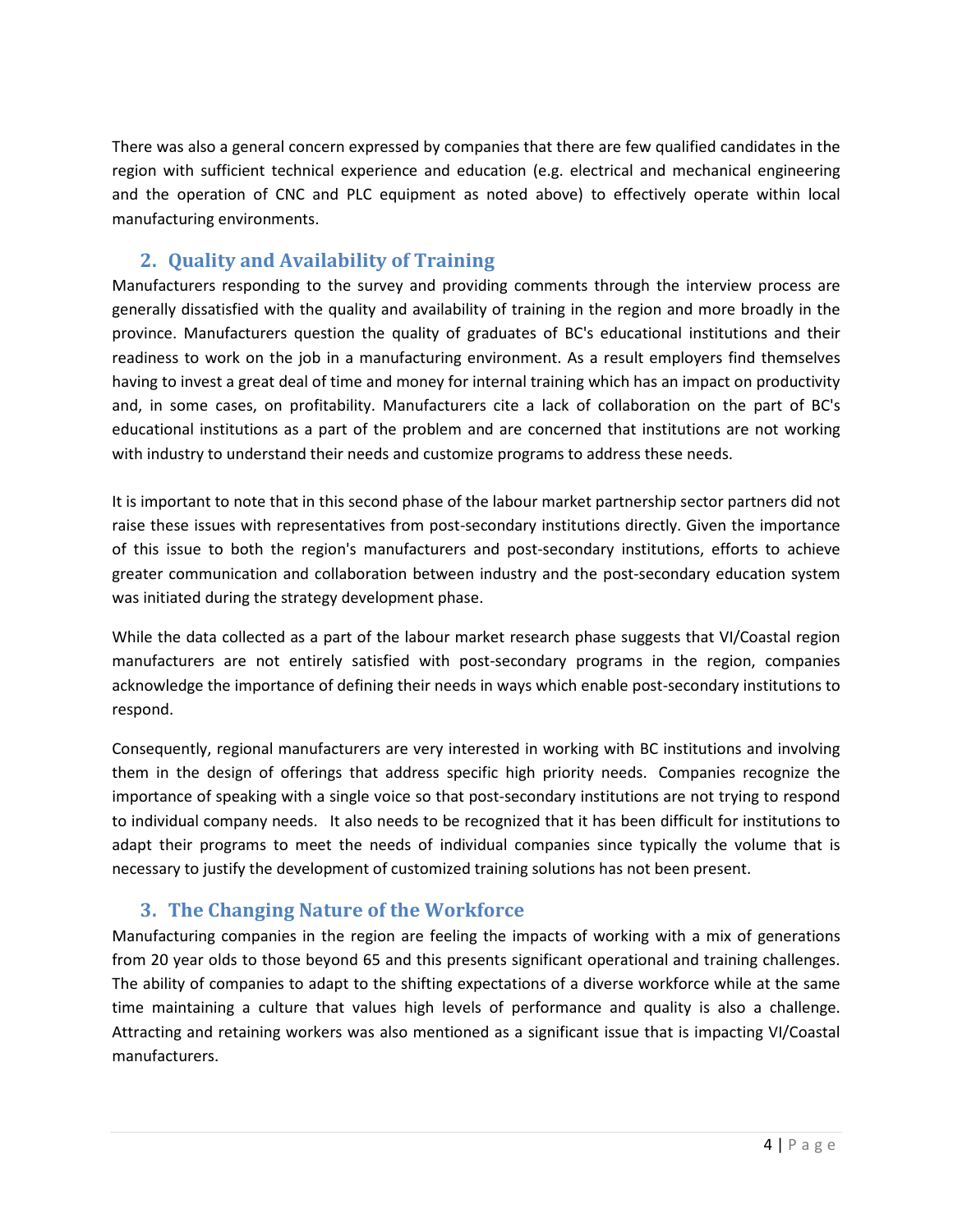#### **4. Industry Collaboration**

<span id="page-4-0"></span>To overcome the barriers that were identified through research conducted as a part of this manufacturing sector labour market partnership project and to help the sector in the region grow and become more productive, it is important for manufacturers, the region's post-secondary institutions, and government to collaborate to address the important skills gaps that have been identified. Collaboration needs to look different than it has in the past. Industry must be seen as an equal partner with institutions. Government has (through initiatives such the Canada-BC Job Grant Program) played an important role in providing support and creating training programs that will address high priority skills issues identified by industry. These efforts need to continue and expand.

#### <span id="page-4-1"></span>**Overview of Strategy Development Processes and Consultations**

Goals, objectives, strategies and tactics (activities related to the strategies) were developed through a series of meetings and consultations with the region's manufacturers.

Two meetings were held with members of the Vancouver Island Manufacturing Advisory Board (VIMAB) on September 7 and 14, 2016. During these meetings, board members were asked to give priority ratings to the issues identified through the labour market research conducted as a part of this project. These issues are described in the previous section of this report. After establishing the priority issues, board members were engaged in a priority setting process that involved each member rating the impact of addressing a particular issue and the importance or desirability of addressing the issue. This approach enabled the group to arrive at consensus concerning the high priority issues.

Once consensus was reached, the board members turned their attention to developing a set of strategies for each of the high priority issues. As a part of this process a number of tactics for each strategy were also developed.

In order to obtain a broader consensus concerning strategies and tactics to address the labour market issues identified, VIMAB, through Harbour Digital Media (HDM) reached out to the population of VI/Coastal manufacturers that were part of the labour market survey<sup>[2](#page-4-2)</sup>. Manufacturers in the database were sent a synopsis of the goals, objectives, strategies and tactics developed and were asked to provide feedback (either through an email response or via telephone) and suggest any additional strategies and tactics that should be incorporated into the strategic plan. Those not responding to initial emails were contacted again by both email and telephone to secure their feedback. Feedback (both in person and over the phone was received from representatives from 24 companies (see Table 1 below). The feedback and additional suggestions obtained through this process were then incorporated into a final version of the strategic plan. Feedback obtained also served to further validate the findings outlined in the labour market information research paper.

A third meeting of VIMAB was held on November 9, 2016 to discuss the strategy paper and receive input from members of the board. In addition, a number of meetings with individual VIMAB members took

<span id="page-4-2"></span> $<sup>2</sup>$  Approximately 170 manufacturing companies were contacted during the labour market information phase and</sup> asked to complete the survey.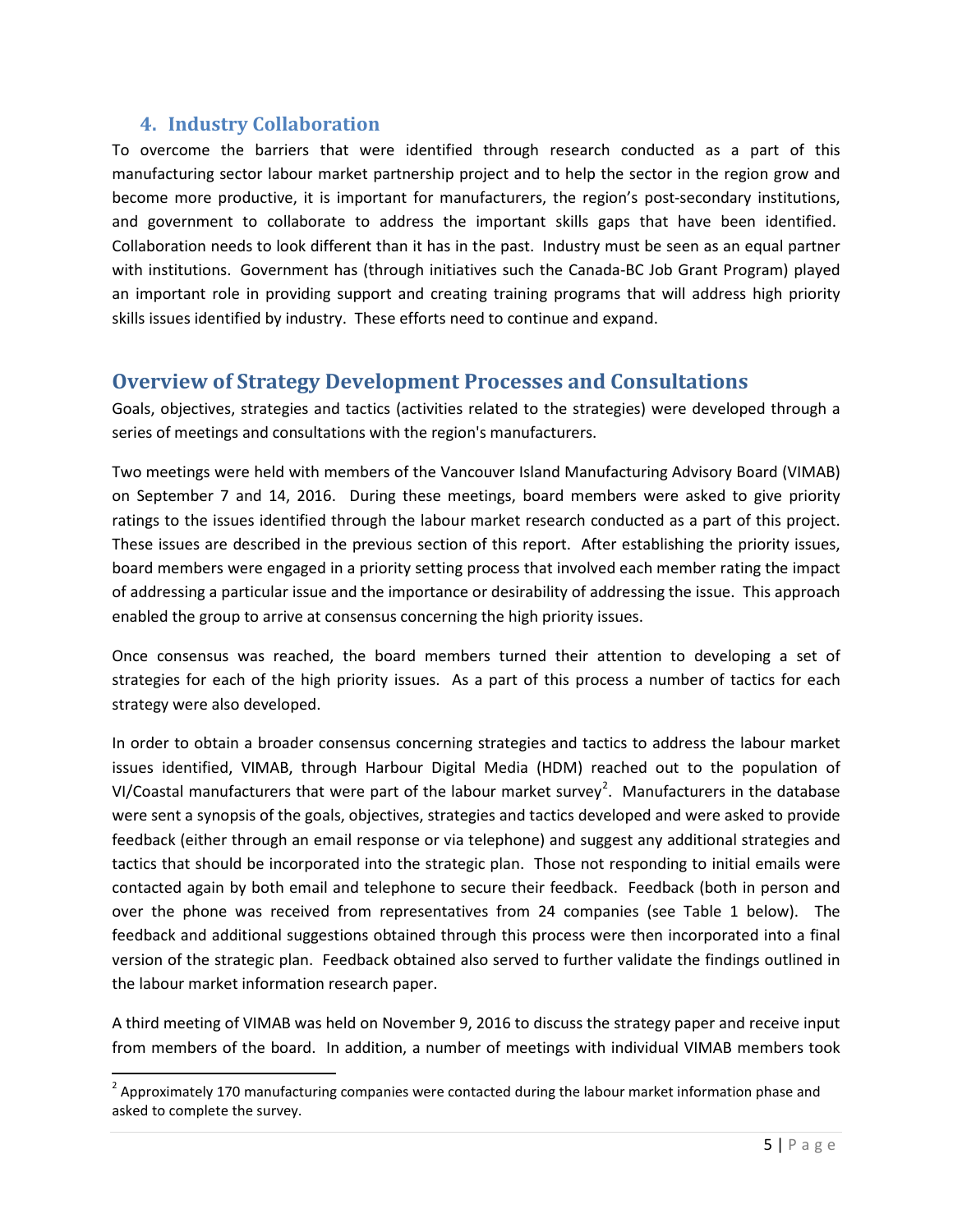place during January 2017 to review both the revised strategy paper and the sustainability plan and evaluation framework required as a part of the LMP project.

In addition, to manufacturing industry input and feedback, HDM also engaged other stakeholders in discussions concerning the proposed strategic directions. These discussions included meetings with officials from the Ministry of Advanced Education, regional economic development officers, executives from chambers of commerce in the region, and industry associations. HDM also met with representatives from island post-secondary institutions (Camosun, Vancouver Island University, and the University of Victoria), and one of the region's school districts (Saanich - School District 63). Additional post-secondary institutions (including North Island College) and private training providers will be involved along with regional manufacturers as a part of partnership implementation activities associated with the strategies outlined in this plan.

HDM presented a synopsis of the report findings at the October 26<sup>th</sup> Vancouver Island Economic Alliance (VIEA) conference. The 2016 VIEA conference was the organization's most successful conference and best attended. HDM presented to an Island Manufacturing forum that included approximately 45 attendees, including representatives from industry, educational institutions and private sector solution providers. There was extensive follow up and additional discussion specific to this Labour Market Partnership project that will continue into the first quarter of 2017.

Input and feedback from the following individuals has been incorporated into the strategic directions outlined in this paper. In addition, the entire database of companies developed for the region (see Appendix 2) has been invited to provide feedback.

| <b>Name</b>                                                                 | Company                                       | <b>Contact Information</b>        |
|-----------------------------------------------------------------------------|-----------------------------------------------|-----------------------------------|
| Colin Dobell - CEO                                                          | Inuktun - Nanaimo                             | colin@inuktun.com                 |
| Mark Brajer - COO                                                           | Epicure - Victoria                            | Mark.Brajer@epicure.com           |
| Robin Ambrose - HR Director                                                 | Viking Air - Victoria                         | Robin.Ambrose@vikingair.com       |
| Chris Larsen - HR & Special Projects Manager                                | <b>VMAC - Nanaimo</b>                         | chris larsen@vmacair.com          |
| Stuart Coker - Director of Operational Excellence                           | VMAC - Nanaimo                                | stuart coker@vmacair.com          |
| Lynn Brown - HR Business Partner                                            | Schneider Electric - Victoria                 | Lynn.Brown@schneider-electric.com |
| Doug Pauze - General Manager                                                | Coastland Wood Industries - Nanaimo           | dpauze@coastlandwood.com          |
| Chuck Richardson - HR Consultant                                            | Pacific Energy Fireplace Products -<br>Duncan | cwrichardson@shaw.ca              |
| Mike Smothers - Operations Manager                                          | Nicholson Manufacturing - Victoria            | smothersmd@nmbc.com               |
| Scott McKay - General Manager                                               | Pro Mac Manufacturing - Duncan                | scottmckay@promac.bc.ca           |
| Gary Powers - Owner                                                         | Pro Mac Manufacturing - Duncan                | garypowers@promac.bc.ca           |
| Art Aylesworth - Owner                                                      | Peetz Outdoors - Victoria                     | aaylesworth@ospreymanagement.ca   |
| Brad Erikson - Coop & Career Coordinator                                    | University of Victoria                        | berikson@uvic.ca                  |
| Imtehaze Heerah - Director CTAC, Camosun<br><b>College Applied Research</b> | Camosun College - Victoria                    | Heerah@Camosun.bc.ca              |
| Tim Walzack - ED - Camosun College Applied<br>Research                      | Camosun College - Victoria                    | TWalzak@camosun.bc.ca             |
| Lizanne Chicanot - Principal                                                | Parklands Secondary School - Victoria         | lchicanot@sd63.bc.ca              |
| Colleen McNamee - Career Councillor                                         | Parklands Secondary School - Victoria         | cmcnamee@sd63.bc.ca               |

#### **Table 1: Individuals and Companies Providing Feedback to the Strategic Directions**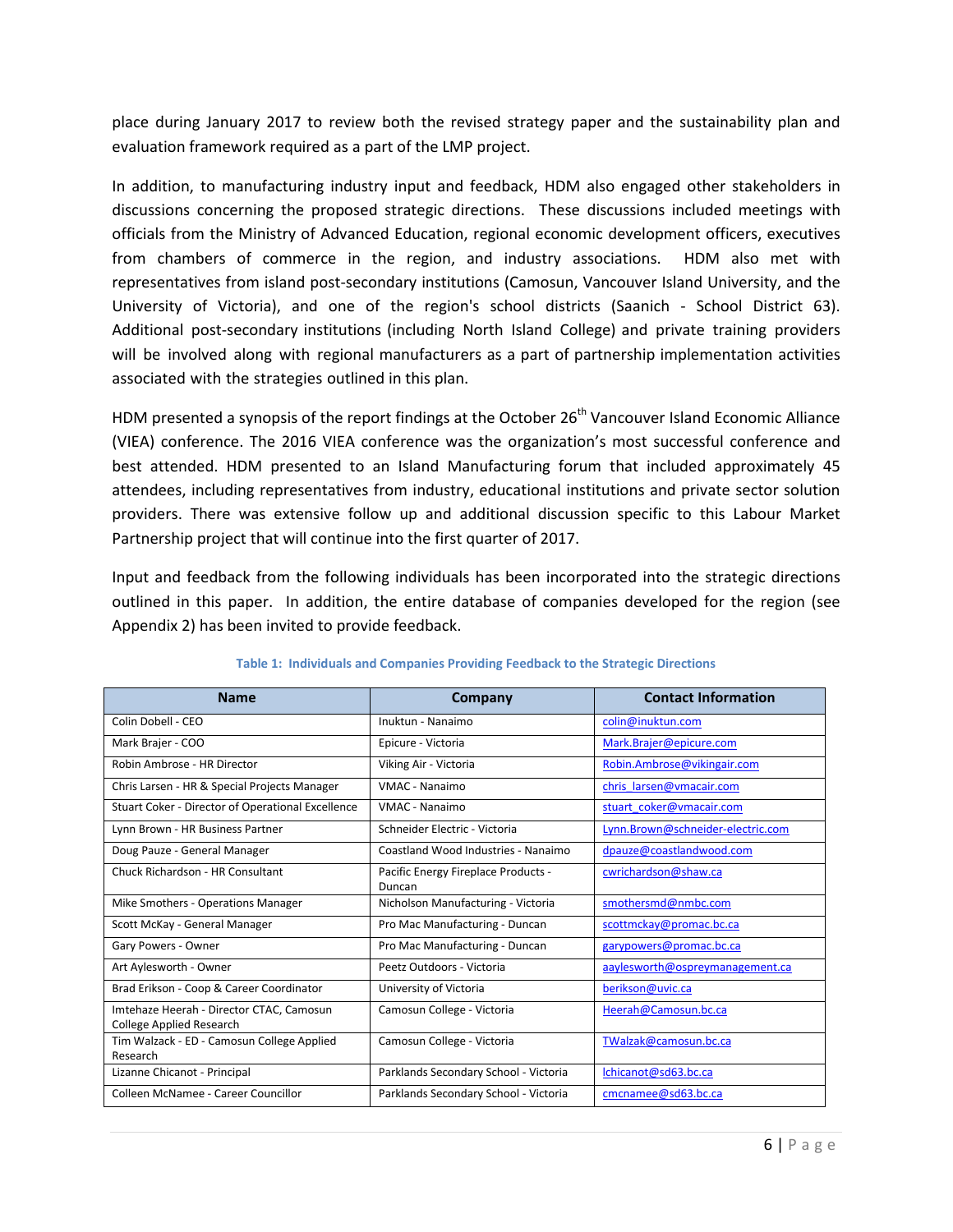| <b>Name</b>                                                                | <b>Company</b>                        | <b>Contact Information</b> |
|----------------------------------------------------------------------------|---------------------------------------|----------------------------|
| Susan Allen - Manager, Professional<br>Development & Training              | Vancouver Island University - Nanaimo | Susan.Allen@viu.ca         |
| Paul Mottershead - Associate Dean, Trades &<br>Applied Technology          | Vancouver Island University - Nanaimo | Paul.Mottershead@viu.ca    |
| Glynnis Steen - Dean, Faculty of Trades & Applied<br>Technology            | Vancouver Island University - Nanaimo | Glynis.Steen@viu.ca        |
| Saul Klein - Dean, Peter B. Gustavson School of<br><b>Business</b>         | University of Victoria                | sklein@uvic.ca             |
| Rebecca Grant - Professor, Peter B. Gustavson<br><b>School of Business</b> | University of Victoria                | rgrant@uvic.ca             |
| Tim Ewanchuk, Education Officer                                            | BC Ministry of Advanced Education     | Tim.Ewanchuk@gov.bc.ca     |
| Vincent Portal, Director, Skills Training                                  | BC Ministry of Advanced Education     | vincent.portal@gov.bc.ca   |

## <span id="page-6-0"></span>**Addressing Regional Manufacturers' Labour Market Priorities**

Manufacturers in the region are interested in addressing the issues identified and working together and with government, post-secondary institutions, private training organizations, the Industry Training Authority (ITA), the K-12 system, and labour to arrive at solutions that will benefit the sector and region as whole.

Through the processes described above, the region's manufacturers have developed a set of long term goals to address labour market issues identified during earlier phases of this labour market partnership project. The long term goals are:

#### <span id="page-6-1"></span>**Long Term Goals**

- 1. To establish on-going communication and information sharing mechanisms and processes that support industry labour market priorities and needs.
- 2. To reduce or eliminate the skills gaps identified by regional manufacturers.
- 3. To improve access to quality training and development opportunities for manufacturing companies in the region.
- 4. To address workforce development issues related to an aging workforce, recruitment, retention, and succession planning.
- 5. To promote manufacturing as a career choice for youth and make the general public aware the nature of work and employment options available through regional manufacturers.

#### <span id="page-6-2"></span>**Strategies to Address Labour Market Priorities**

The strategies developed by manufacturers through the processes outlined above fall into three categories. These are:

- 1. Manufacturing Industry Collaboration
- 2. Improving the Availability and Quality of Training
- 3. Promoting Recruitment and Retention in the Manufacturing Industry

#### <span id="page-6-3"></span>**Strategic Priority Area 1: Manufacturing Industry Collaboration**

Strategies in this priority area involve establishing mechanisms for collaboration among the region's manufacturers that can be used to address the sector's priorities.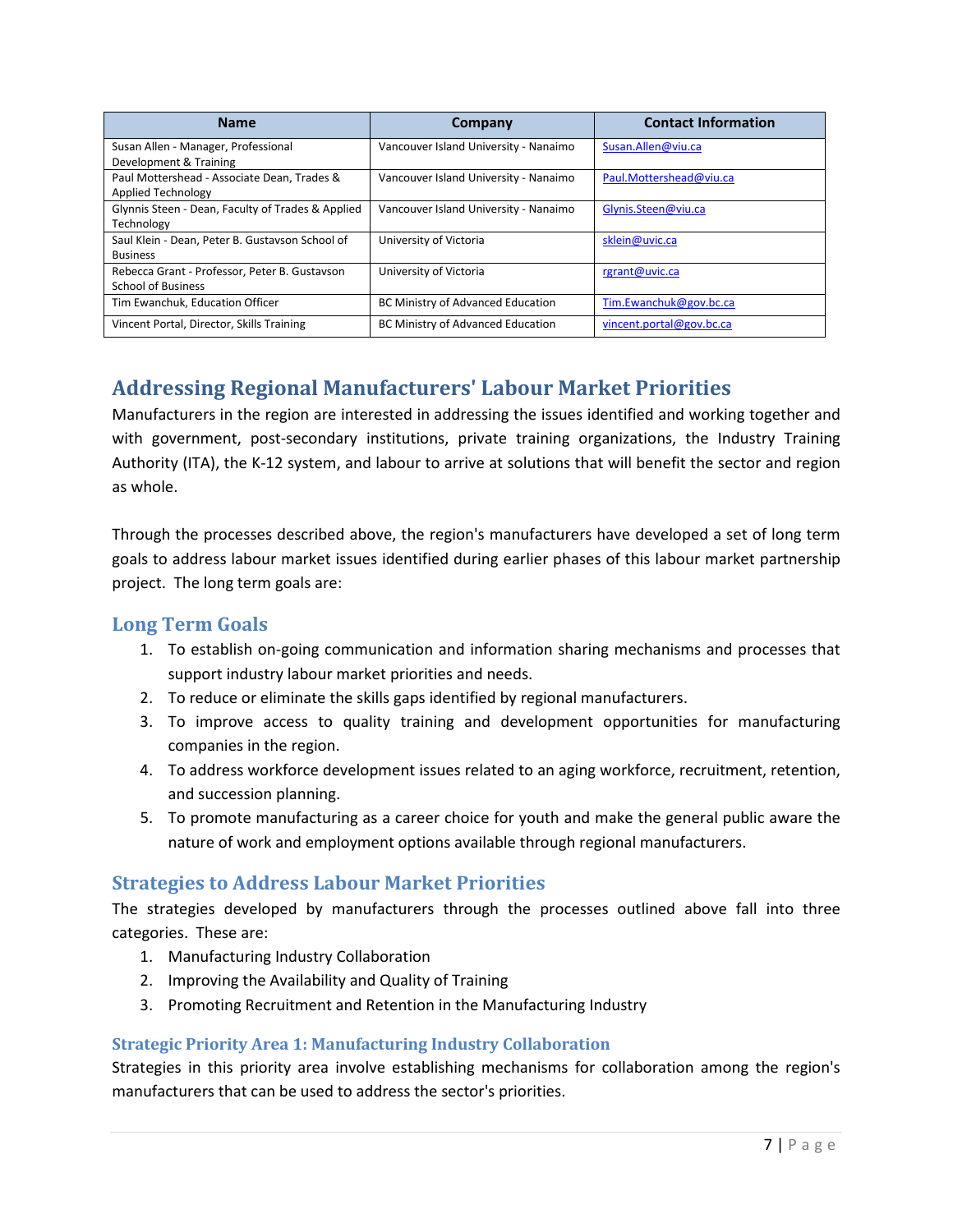#### *1. Establish a Collaborative Learning Network for Regional Manufacturers*

Regional manufacturers have expressed the desire for greater collaboration and cooperation among companies to address common problems including skills shortages. Manufacturers believe that it is important to build on the work that has begun through the Vancouver Island Manufacturers Advisory Board (VIMAB) and to further expand its efforts by creating a collaborative learning network for regional manufacturers. This collaborative network or consortium would also invite other stakeholders (i.e. representatives from the post-secondary and training provider, and K-12 communities, labour and the Industry Training Authority) to join as partners.

The proposed collaborative learning network would serve as:

- A vehicle for cross-industry collaboration and communication, training, implementation of industry standards, and the promotion of manufacturing as a career choice;
- A vehicle to present 'one voice' concerning regional training and industry development issues to government, post-secondary institutions, and private training providers;
- A regional hub for sourcing and providing training-related expertise for regional companies; and
- A clearinghouse and common access point for programs and training based on identified industry needs.
- A vehicle for sharing success stories and an incubator for new ideas that can be shared across the region and more broadly in the province.

The collaborative learning network should provide venues for manufacturers to focus on current labour market issues facing the sector. At the same time, it needs to be future focused. Manufacturers see the importance of looking at what the sector should look like in the near future and the factors (e.g. demographics, technological change) that will influence the labour market for their companies going forward. Establishing a dialogue which helps companies to create a future orientation will be critical to the long term growth and sustainability of manufacturing in the region.

#### *2. Develop a Web-based Communications Network for Regional Manufacturers*

The proposed communications network is intended to facilitate regular communication and dialogue between and among leaders in manufacturing companies on training, development and labour market issues that impact their workforce and company productivity. The ability to communicate regularly will be enhanced with the introduction of a unique manufacturing industry digital messaging application to facilitate timely dialogue and data gathering.

#### *3. Build the Network through Face-to-Face Dialogue*

Regular face-to-face meetings and interactions are also required to maintain the momentum that has been established through the work completed during the first two phases of this LMP. These meetings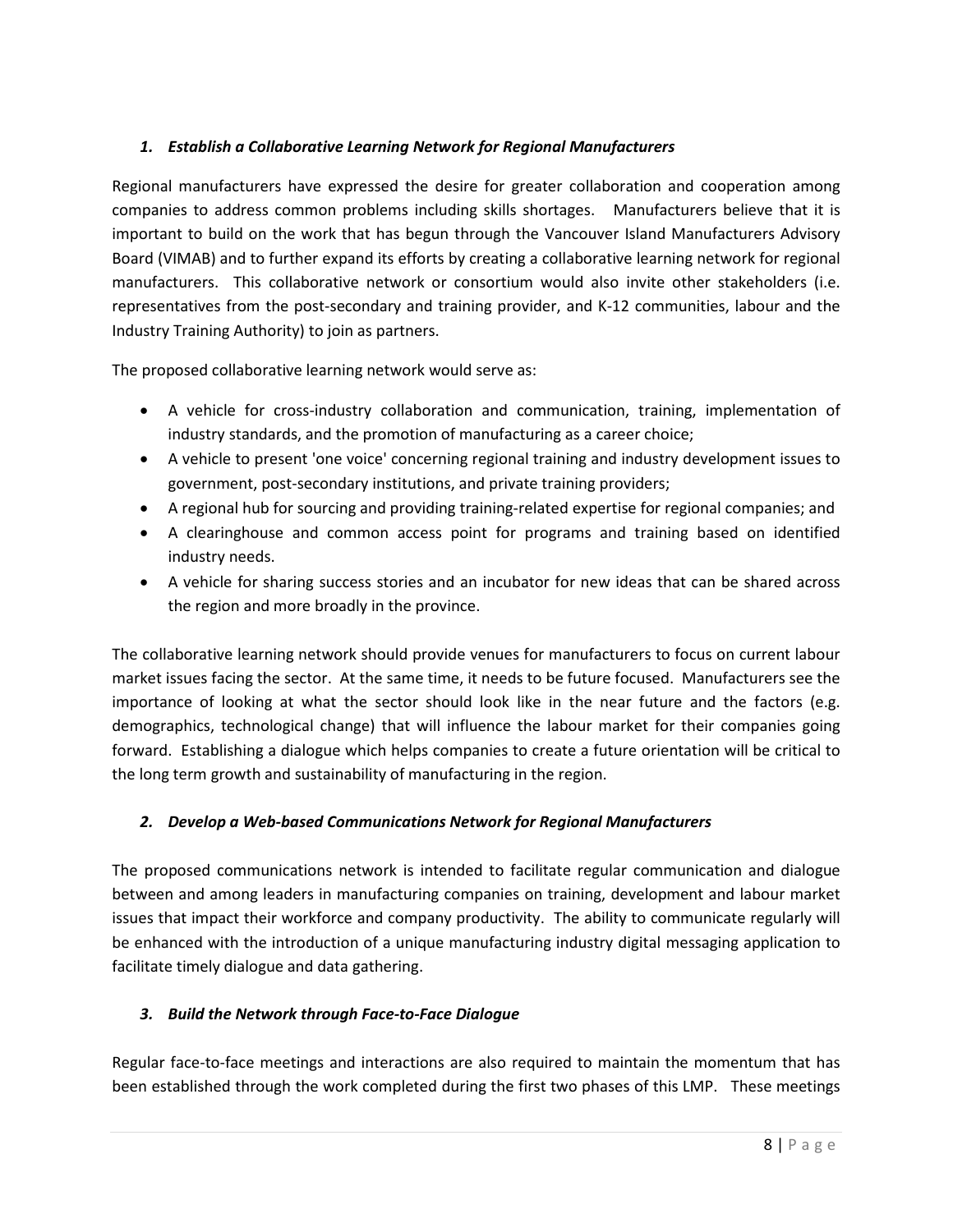and interactions will take a number of forms including future meetings of VIMAB, local and regional forums to present and discuss specific training and development issues, and larger events such as conferences which bring together manufacturers from across the region to present their training issues and strategies and allow them to network with other manufacturers and training providers.

#### <span id="page-8-0"></span>**Strategic Priority Area 2: Improving the Availability and Quality of Training**

Strategies in this priority area involve efforts to improve the availability and quality of training related to manufacturing industry priorities. The strategies identified in this priority area through discussions with VI/Coastal manufacturers are:

#### *1. Establish Mechanisms for Collaboration with Post-secondary Institutions and Private Training Providers*

Collectively, regional manufacturers are interested in developing relationships with local post-secondary institutions and private training providers to address what they see as unmet demands for industry specific training and development programs. Regional manufacturers are also interested in engaging training providers in a productive dialogue concerning their interests and needs. Mechanisms that are being considered include:

- *Establishing a VI/Coastal region manufacturing taskforce* with a focus on addressing identified training and development needs and skills gaps. Membership would include manufacturers, regional post-secondary institutions, private training providers, and government representatives. Detailed outcomes for this taskforce include the development of an action plan which will link identified training needs and skills gaps to specific training provider offerings and options. Additional details concerning outcomes will be defined as a part of implementation activities in the next phase of this LMP.
- *Extending the web-based communications network* to include training partners would help to create opportunities for manufacturers and training providers to engage in regular and ongoing dialogue and communication. This type of mechanism, while not sufficient on its own, is considered essential for ensuring that manufacturers are communicating their training needs to providers and that providers are able to respond in a timely manner.

#### *2. Support the Development of Formal Training Opportunities in the Region*

The dialogue with training providers should also include the on-going development of industry-specific training programs. To do this, VIMAB will engage government, regional BC post-secondary institutions (and, where appropriate the K-12 sector), and private training providers. The focus of this engagement will be on:

• Improving the availability of industry-specific training locally. Two areas of initial interest are lean manufacturing and supply chain management. Although priorities will likely change (the research identified a number of difficult to fill positions), at the present time there is a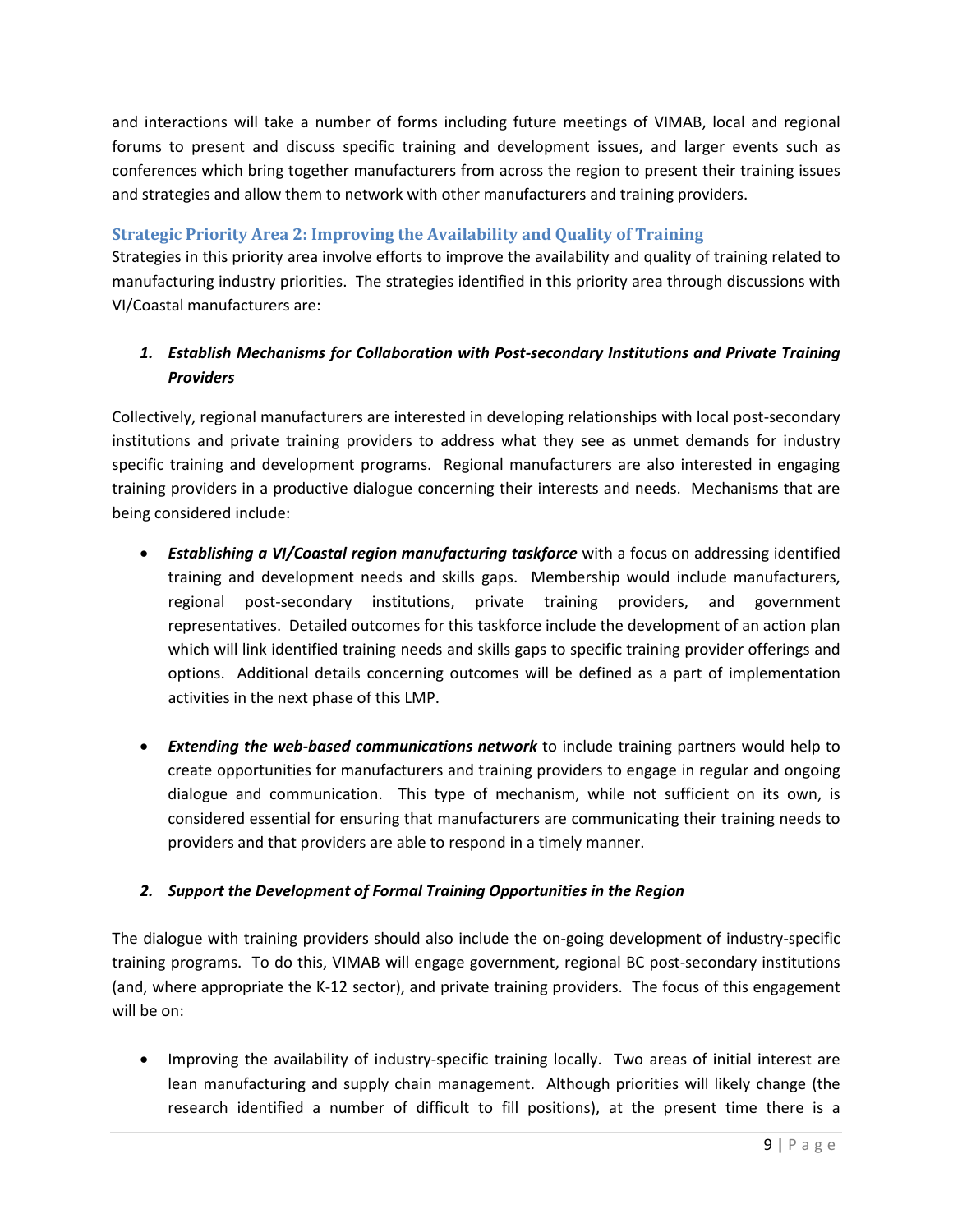significant need for more and better trained staff who understand and can implement the principles of lean manufacturing. There is also a need for staff that is able to manage all aspects of the supply chain from procurement through relationship management.

#### *3. Conduct Regular Training Needs Assessments*

Although the labour market information phase focused on gathering labour market and skills gaps information it did not involve a formal training needs assessment and analysis. Such an analysis at the company level would be used to determine how the identified training and development priorities for the region align with local training options. This information, in turn, would be available to the regional network and would be part of the information services offered through the network.

#### *4. Build a Database of Regional Training Expertise*

Development of this database would form the basis for a clearinghouse of training information and a common access point for programs and training based on regional needs. This clearinghouse would be part of the services provided through the manufacturers' collaborative learning network outlined earlier and would include opportunities for both manufacturers and training providers to add and edit their information in order to ensure currency.

#### <span id="page-9-0"></span>**Strategic Priority Area 3: Promoting Recruitment and Retention within the Manufacturing Industry**

In order for the manufacturing sector in the region to secure the skilled workforce it requires to grow and increase its net value to the provincial economy, it is important that the industry be supported and promoted<sup>[3](#page-9-1)</sup>. This is seen as requiring a collaborative effort between industry, government and education and training institutions.

#### *1. Establish Mechanisms for the Development of the Manufacturing Industry Workforce*

Just as it is important to establish mechanisms for manufacturers to communicate their skills needs and work collaboratively with training providers to address them, it is also important for manufacturers to have ways to address other workforce development issues such as (but not limited to) the challenges associated with an aging workforce, recruitment, retention, and succession planning. It will also be important to build on the collaborative mechanisms and networks outlined above. The VI/Coastal region manufacturing taskforce (or a sub-group associated with the taskforce) should be created to focus on the key workforce development issues identified by the region's manufacturers. For example, areas that the taskforce could focus on are the development of:

- Initiatives to retain workers who are trained in the region to work within the region;
- Incentive programs to retain locally trained workers; and
- Strategies to address an aging workforce, recruitment, and succession planning.

<span id="page-9-1"></span> $3$  Promotion efforts are targeted at potential employees; current post-secondary students, secondary students, and the general public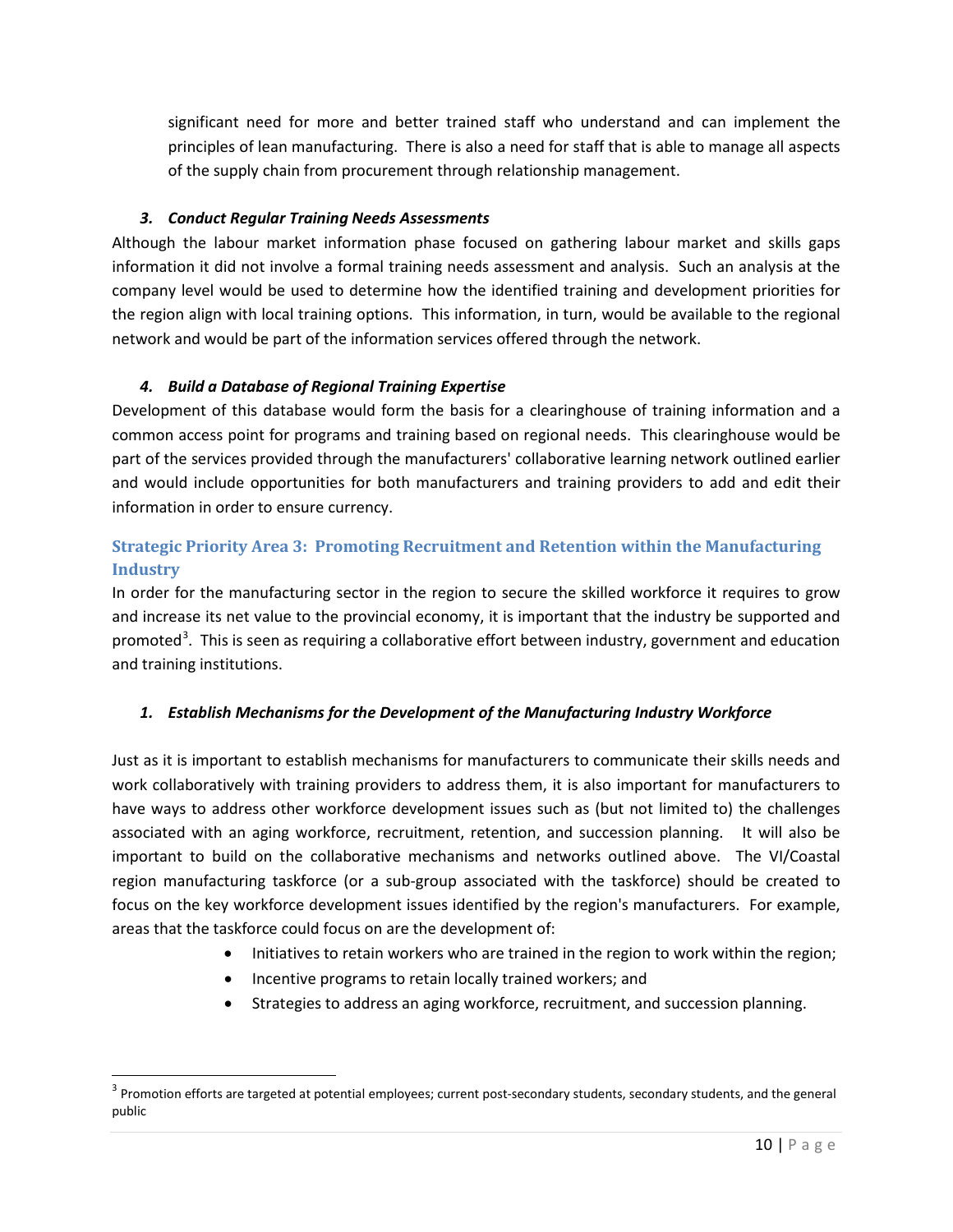#### *2. Promote Manufacturing as a Career Option*

Regional manufacturers are interested in working in partnership with government to promote VI/Coastal manufacturers and the career options that the industry has to offer. This would help to increase the profile of the industry and make it more "visible" to prospective employees and the general public. Manufacturers are also interested in working with government to establish opportunities for secondary students to participate in pre-apprenticeship and apprenticeship training related to jobs in the sector. Specific actions that should be taken in relation to these interests are:

- *Develop a promotional campaign* in partnership with government to promote the VI/Coastal manufacturing industry as a career option for prospective employees and to inform the public of the industry's contribution to the economy;
- *Establish a mechanism for on-going communication between manufacturers and the K-12*  sector (i.e. school boards and secondary schools) in a manner similar to the collaborative networks discussed earlier in this strategic plan. The dialogue created would help to establish strategies for the communication of industry career options and to create opportunities for secondary students to engage in work experience in the manufacturing sector as a part of their secondary education program;
- *Determine areas of alignment between the Secondary School Apprenticeship program and identified manufacturing skills gaps*. This alignment could help to pinpoint where to target the promotion of manufacturing careers to secondary school students. Promotion activities would be done in partnership with the Ministry of Education, secondary schools and school districts in the region, and the ITA;
- Where appropriate, *establish new secondary school pre-apprenticeship/apprenticeship training options* that align with jobs in the manufacturing sector; and
- **Review the new BC K-12 curriculum in an effort to identify soft skills** that are included and those that align with the interests and needs of manufacturers. This is a necessary step in identifying the areas that can be highlighted for K-12 students, their parent, and educators prior to creating a promotional communications program.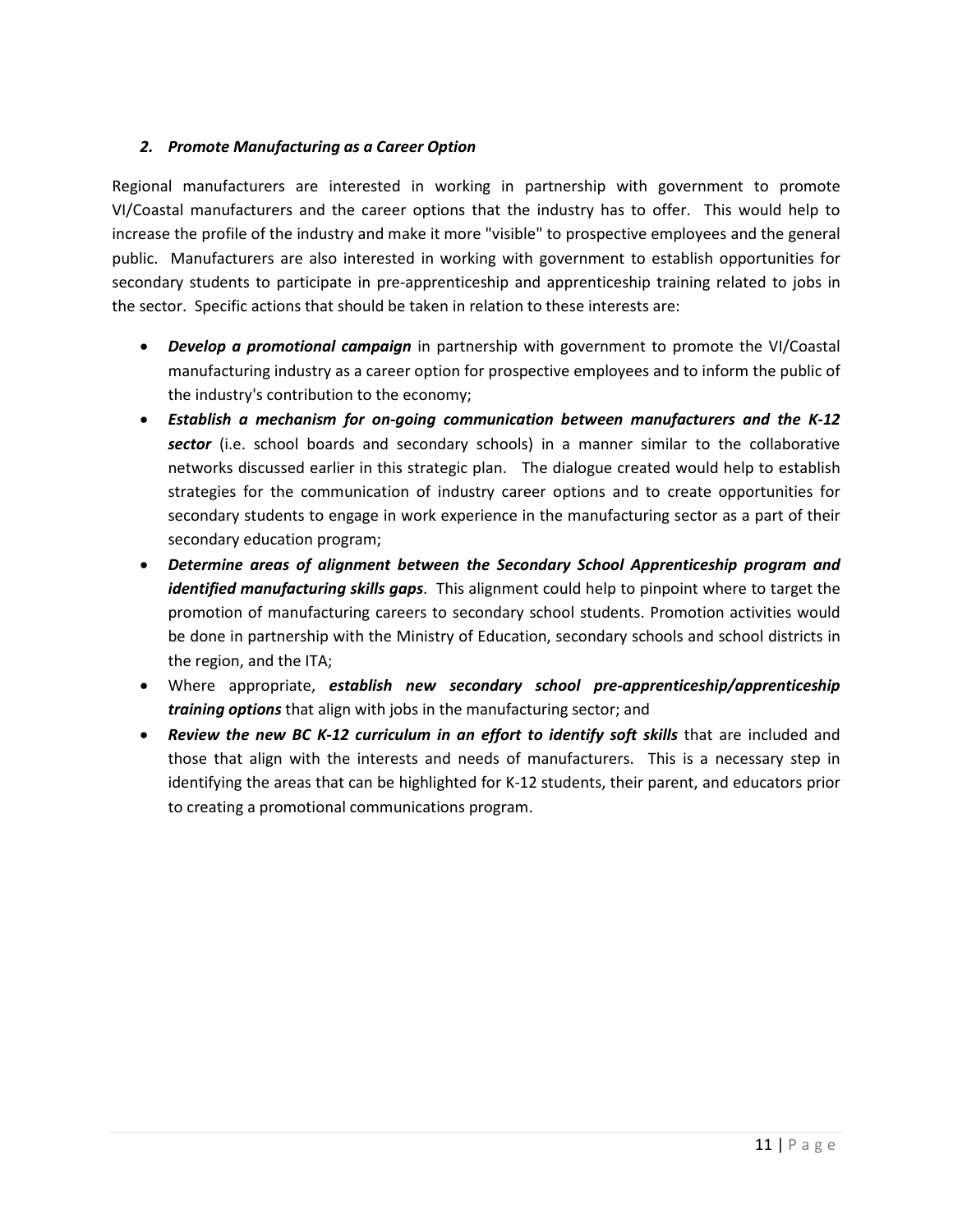#### <span id="page-11-0"></span>**Summary of Proposed Strategies and Actions (Tactics)**

The following table provides a summary of the strategies and actions that will be used to achieve the strategic directions outlined above.

|                                 | <b>Strategic Priority Areas</b>                                                                                                                                                                                                                                                                                              |                                                                                                                                                                                                                                                         |                                                                                                                                                                                                                                                                                                                                                                                                                                                                                                             |  |
|---------------------------------|------------------------------------------------------------------------------------------------------------------------------------------------------------------------------------------------------------------------------------------------------------------------------------------------------------------------------|---------------------------------------------------------------------------------------------------------------------------------------------------------------------------------------------------------------------------------------------------------|-------------------------------------------------------------------------------------------------------------------------------------------------------------------------------------------------------------------------------------------------------------------------------------------------------------------------------------------------------------------------------------------------------------------------------------------------------------------------------------------------------------|--|
|                                 | <b>Manufacturing Industry</b><br>1.                                                                                                                                                                                                                                                                                          | <b>Improving the Availability</b><br>2.                                                                                                                                                                                                                 | 3. Promoting Recruitment and                                                                                                                                                                                                                                                                                                                                                                                                                                                                                |  |
|                                 | <b>Collaboration</b>                                                                                                                                                                                                                                                                                                         | and Quality of Training                                                                                                                                                                                                                                 | <b>Retention within the</b><br><b>Manufacturing Industry</b>                                                                                                                                                                                                                                                                                                                                                                                                                                                |  |
|                                 | 1.<br>Establish a collaborative learning<br>network for regional<br>manufacturers to provide:<br>Vehicle for cross-<br>$\bullet$<br>industry collaboration<br>'one voice' for industry<br>$\bullet$<br>training and<br>development issues<br>Regional hub for<br>expertise<br>Clearinghouse and<br>access point for training | Establish mechanisms for<br>1.<br>collaboration with post-<br>secondary institutions and<br>private training providers<br>Establish a VI/Coastal<br>$\bullet$<br>region manufacturing<br>taskforce<br>Extend the web-based<br>communications<br>network | Establish mechanisms for<br>1.<br>the development of the<br>manufacturing industry<br>workforce                                                                                                                                                                                                                                                                                                                                                                                                             |  |
| <b>Strategies &amp; Actions</b> | Develop a web-based<br>2.<br>communications network for<br>regional manufacturers<br>Build the network through face to<br>3.                                                                                                                                                                                                 | 2. Support the development of<br>formal training opportunities in<br>the region<br>3.<br>Conduct regular training needs                                                                                                                                 | 2. Promote manufacturing as a<br>career option<br>Develop a promotional<br>$\bullet$<br>campaign<br>Establish a mechanism<br>$\bullet$<br>for dialogue between<br>manufacturers and K-12<br>Determine alignment<br>$\bullet$<br>between secondary<br>school apprenticeship<br>program and skills gaps<br>Establish new secondary<br>$\bullet$<br>apprenticeship training<br>options<br>Review the new BC<br>$\bullet$<br>curriculum to indentify<br>soft skills aligned to<br>manufacturers' skills<br>gaps |  |
|                                 | face dialogue                                                                                                                                                                                                                                                                                                                | assessments                                                                                                                                                                                                                                             |                                                                                                                                                                                                                                                                                                                                                                                                                                                                                                             |  |
|                                 |                                                                                                                                                                                                                                                                                                                              | 4.<br>Build a database of regional<br>training expertise                                                                                                                                                                                                |                                                                                                                                                                                                                                                                                                                                                                                                                                                                                                             |  |

#### **Table 2: Summary of Proposed Strategies and Actions**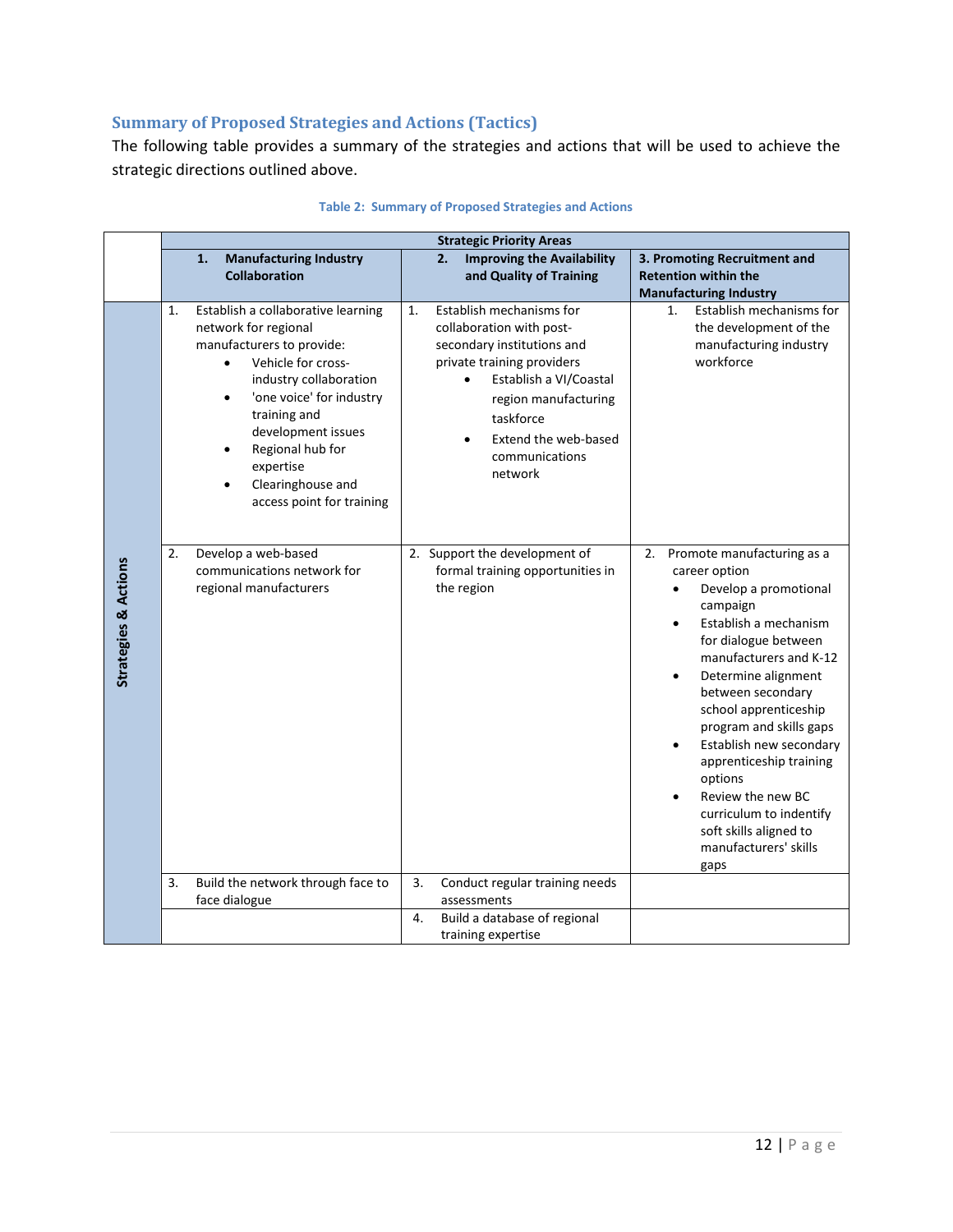#### <span id="page-12-0"></span>**Strategic Objectives**

In addition to the goals and strategies, manufacturers have developed a set of short and mid-to-longterm objectives which have been used to frame a pilot project that will be completed during the proposed implementation phase of this labour market partnership project.

#### *Short-term Objectives*

- 1. Develop and launch a trial collaborative learning network for regional manufacturers.
- 2. Develop and launch a trial web-based communications network for regional manufacturers (as a part of the collaborative learning network).
- 3. Conduct a conference which brings regional manufacturers together to showcase company training, development and HR solutions related to identified labour market issues for the sector.
- 4. Establish and implement a VI/Coastal region joint taskforce with post-secondary institutions and private training providers.
- 5. Organize and conduct a regional forum with a focus on recruitment and retention of workers in the manufacturing sector.
- 6. Develop and implement a campaign to promote manufacturing careers.
- 7. Build an online clearinghouse/database of regional training expertise, programs, and learning content that aligns with industry skills gaps and needs.
- 8. Implement a trial of the databases for use by regional manufacturers.

#### *Mid-Long Term Objectives*

- 1. Implement a collaborative learning network for regional manufacturers based on feedback from a pilot trial of the network.
- 2. Implement a web-based communications network for regional manufacturers based on feedback from a pilot trial of the communications network.
- 3. Establish and implement a taskforce that addresses workforce development issues identified by regional manufacturers in areas such as: strategies to deal with an aging workforce, recruitment, retention, and succession planning.
- 4. Organize and conduct regional forums to engage manufacturers and the local K-12 community in a dialogue concerning manufacturing career options for secondary students.
- 5. Conduct an annual training needs assessment of regional manufacturers.
- 6. Implement a revised version of the regional training database based on feedback from the pilot trial.
- 7. Implement an online clearinghouse of training expertise, programs, and learning content.
- 8. Conduct a review of K-12 curriculum and pre-apprenticeship programs to determine alignment to identified regional manufacturing industry skills gaps (including soft skills).
- 9. Make recommendations related to the secondary school pre-apprenticeship/apprenticeship training and work experience programs that help to align these programs with industry realities.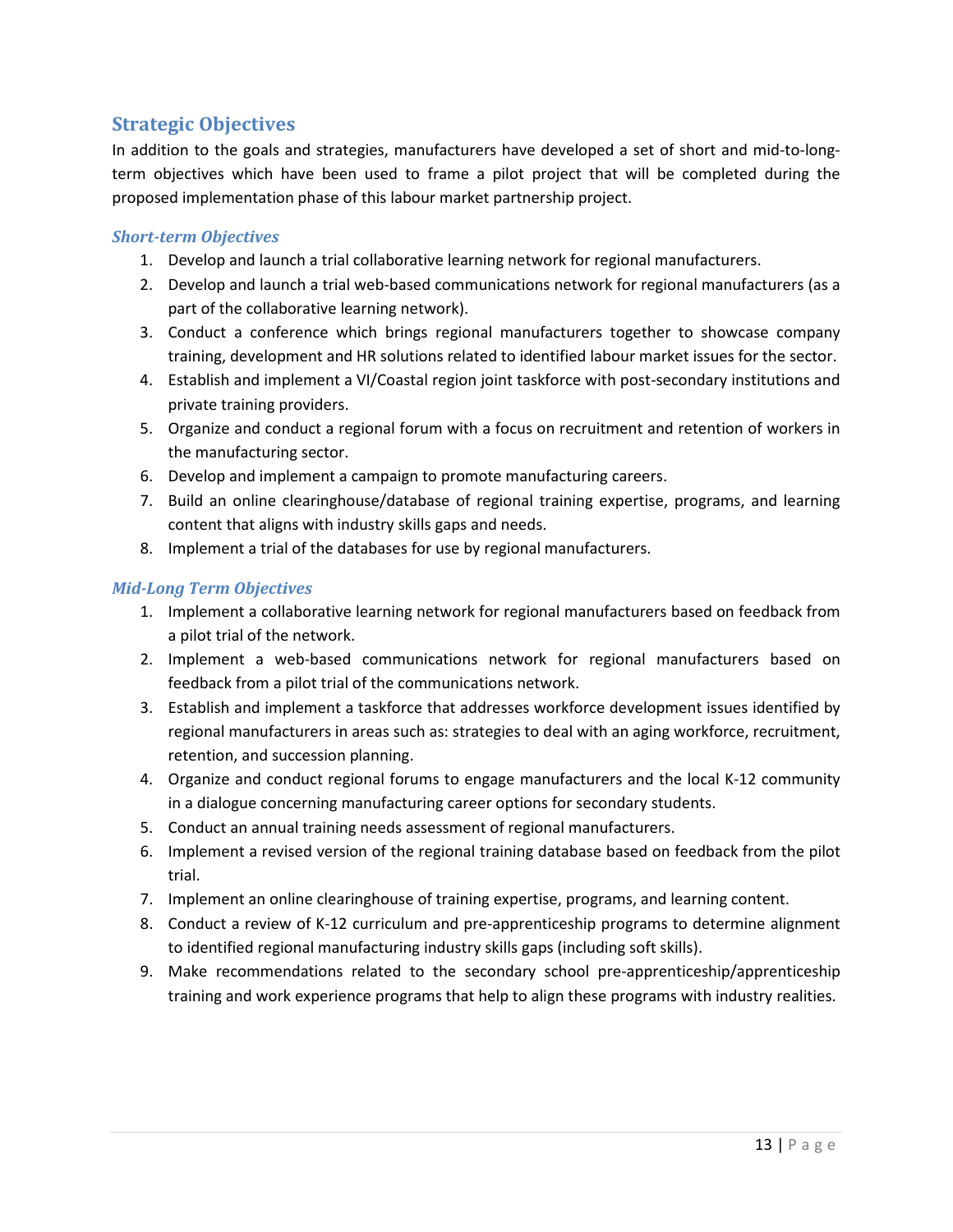The following table outlines how the goals, objectives, and strategies relate to one another.

|          |                                                                                     | <b>Strategy 1:</b><br><b>Manufacturing</b><br>Industry<br>Collaboration<br>Long Term Goal:<br>1. Establish<br><b>Ongoing</b><br>Communication<br>and Information<br><b>Sharing</b><br><b>Mechanisms</b> | <b>Strategy 2:</b><br>Improving the<br><b>Availability and</b><br><b>Quality of Training</b><br><b>Long Term Goals:</b><br>2. Reduce or<br>eliminate skills<br>gaps<br>3. Improve access<br>to quality training<br>4. Address<br>workforce<br>development issues | <b>Strategy 3:</b><br><b>Promoting</b><br><b>Recruitment and</b><br><b>Retention</b><br>Long Term Goal:<br>5. Promote<br>manufacturing as a<br>career choice |
|----------|-------------------------------------------------------------------------------------|---------------------------------------------------------------------------------------------------------------------------------------------------------------------------------------------------------|------------------------------------------------------------------------------------------------------------------------------------------------------------------------------------------------------------------------------------------------------------------|--------------------------------------------------------------------------------------------------------------------------------------------------------------|
|          | <b>Short-term Objectives</b>                                                        |                                                                                                                                                                                                         |                                                                                                                                                                                                                                                                  |                                                                                                                                                              |
| 1.       | Develop and launch a trial collaborative learning                                   | X                                                                                                                                                                                                       |                                                                                                                                                                                                                                                                  |                                                                                                                                                              |
|          | network                                                                             |                                                                                                                                                                                                         |                                                                                                                                                                                                                                                                  |                                                                                                                                                              |
| 2.       | Develop and launch a trial web-based<br>communications network                      | $\mathsf{x}$                                                                                                                                                                                            |                                                                                                                                                                                                                                                                  |                                                                                                                                                              |
| 3.       | Conduct a conference to showcase company                                            | $\pmb{\mathsf{X}}$                                                                                                                                                                                      |                                                                                                                                                                                                                                                                  |                                                                                                                                                              |
|          | training, development and HR solutions                                              |                                                                                                                                                                                                         |                                                                                                                                                                                                                                                                  |                                                                                                                                                              |
| 4.       | Establish joint taskforce with post-sec                                             |                                                                                                                                                                                                         | X                                                                                                                                                                                                                                                                |                                                                                                                                                              |
|          | institutions and private training providers                                         |                                                                                                                                                                                                         |                                                                                                                                                                                                                                                                  |                                                                                                                                                              |
| 5.       | Conduct regional forums re: recruitment and                                         |                                                                                                                                                                                                         | X                                                                                                                                                                                                                                                                |                                                                                                                                                              |
|          | retention                                                                           |                                                                                                                                                                                                         |                                                                                                                                                                                                                                                                  |                                                                                                                                                              |
| 6.       | Implement a campaign to promote                                                     |                                                                                                                                                                                                         |                                                                                                                                                                                                                                                                  | $\pmb{\mathsf{x}}$                                                                                                                                           |
| 7.       | manufacturing careers<br>Build an online clearinghouse/database of                  |                                                                                                                                                                                                         | X                                                                                                                                                                                                                                                                |                                                                                                                                                              |
|          | training expertise/programs to address skills                                       |                                                                                                                                                                                                         |                                                                                                                                                                                                                                                                  |                                                                                                                                                              |
|          | gaps                                                                                |                                                                                                                                                                                                         |                                                                                                                                                                                                                                                                  |                                                                                                                                                              |
| 8.       | Implement a trial of the database with regional                                     |                                                                                                                                                                                                         | $\pmb{\mathsf{x}}$                                                                                                                                                                                                                                               |                                                                                                                                                              |
|          | manufacturers                                                                       |                                                                                                                                                                                                         |                                                                                                                                                                                                                                                                  |                                                                                                                                                              |
|          | <b>Mid-Long term Objectives</b>                                                     |                                                                                                                                                                                                         |                                                                                                                                                                                                                                                                  |                                                                                                                                                              |
| 1.       | Implement the collaborative learning network                                        | X                                                                                                                                                                                                       |                                                                                                                                                                                                                                                                  |                                                                                                                                                              |
| 2.       | Implement the web-based communications                                              | $\pmb{\mathsf{x}}$                                                                                                                                                                                      |                                                                                                                                                                                                                                                                  |                                                                                                                                                              |
|          | network                                                                             |                                                                                                                                                                                                         |                                                                                                                                                                                                                                                                  |                                                                                                                                                              |
| 3.       | Establish and implement regional taskforces                                         |                                                                                                                                                                                                         | X                                                                                                                                                                                                                                                                |                                                                                                                                                              |
| 4.<br>5. | Organize and conduct regional forums<br>Conduct an annual training needs assessment |                                                                                                                                                                                                         | X                                                                                                                                                                                                                                                                | X                                                                                                                                                            |
| 6.       | Implement a revised version of the regional                                         |                                                                                                                                                                                                         | X                                                                                                                                                                                                                                                                |                                                                                                                                                              |
|          | training database                                                                   |                                                                                                                                                                                                         |                                                                                                                                                                                                                                                                  |                                                                                                                                                              |
| 7.       | Implement an online clearinghouse of training                                       |                                                                                                                                                                                                         | $\pmb{\mathsf{X}}$                                                                                                                                                                                                                                               |                                                                                                                                                              |
|          | expertise, programs, and learning content                                           |                                                                                                                                                                                                         |                                                                                                                                                                                                                                                                  |                                                                                                                                                              |
| 8.       | Conduct a review of K-12 curriculum and pre-                                        |                                                                                                                                                                                                         |                                                                                                                                                                                                                                                                  | $\pmb{\mathsf{x}}$                                                                                                                                           |
|          | apprenticeship programs                                                             |                                                                                                                                                                                                         |                                                                                                                                                                                                                                                                  |                                                                                                                                                              |
| 9.       | Make recommendations related to the                                                 |                                                                                                                                                                                                         |                                                                                                                                                                                                                                                                  | $\pmb{\mathsf{x}}$                                                                                                                                           |
|          | secondary school pre-<br>apprenticeship/apprenticeship training and work            |                                                                                                                                                                                                         |                                                                                                                                                                                                                                                                  |                                                                                                                                                              |
|          | experience programs                                                                 |                                                                                                                                                                                                         |                                                                                                                                                                                                                                                                  |                                                                                                                                                              |

**Table 3: Relationship of Strategies to Goals and Objectives**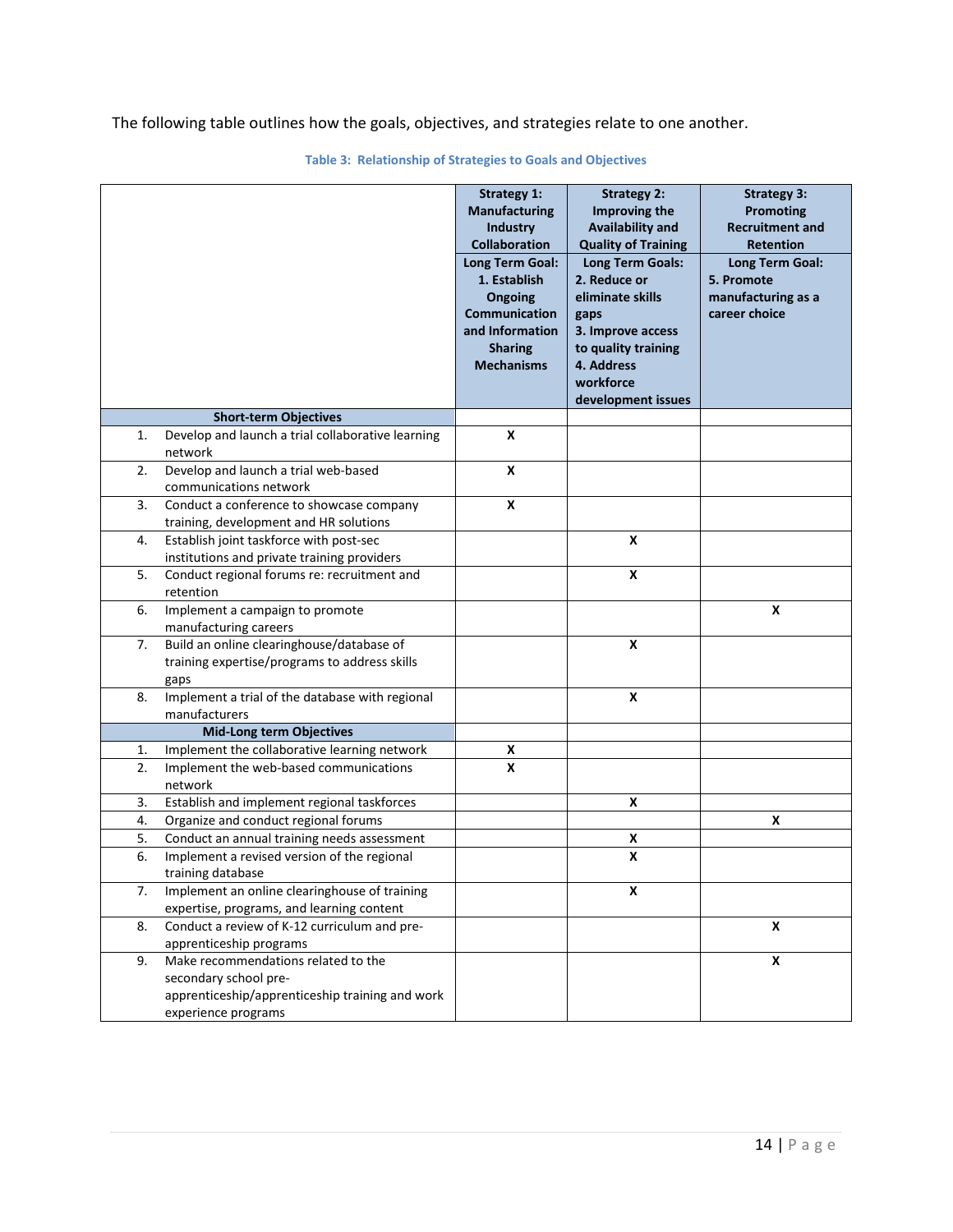## <span id="page-14-0"></span>**Moving Forward: Implementing the Strategic Directions through a Pilot Project**

This section of the paper outlines an approach which will turn the strategies, goals and objectives developed and endorsed by the Vancouver Island Manufacturers Advisory Board (VIMAB) and verified more broadly by the sector and other potential partners in the region into a pilot project which can be implemented during 2017-18. This pilot project will form the basis for a long-term initiative that will be used by the sector to address the labour market issues it faces. A sustainability plan for the longer term initiative and an evaluation framework that will be used by a third party (selected by VIMAB) to evaluate the impact of the pilot project have also been developed to support this initiative.

#### <span id="page-14-1"></span>**Pilot Project Objectives**

The proposed pilot project arising from the strategic directions developed by the Vancouver Island Manufacturing Advisory Board (VIMAB) will focus on the short-term objectives outlined above. To assist the reader these are:

- 1. Develop and launch a trial collaborative learning network for regional manufacturers.
- 2. Develop and launch a trial web-based communications network for regional manufacturers (as a part of the collaborative learning network).
- 3. Conduct a conference which brings regional manufacturers together to showcase company training, development and HR solutions related to identified labour market issues for the sector.
- 4. Establish and implement a VI/Coastal region joint taskforce with post-secondary institutions and private training providers.
- 5. Organize and conduct a regional forum with a focus on recruitment and retention of workers in the manufacturing sector.
- 6. Develop and implement a campaign to promote manufacturing careers.
- 7. Build an online clearinghouse/database of regional training expertise, programs, and learning content that aligns with industry skills gaps and needs.
- 8. Implement a trial of the databases for use by regional manufacturers.

Through these objectives, regional manufacturers will expand its partnership to include stakeholders from the post-secondary and K-12 communities and will invite representation from labour and the ITA.

#### <span id="page-14-2"></span>**Pilot Project Deliverables**

Deliverables for the pilot project are:

1. *Development and implementation of a web-based collaborative learning network.* This online network will include an online learning and meeting environment and a suite of communication tools. The pilot project will be used to develop the environment (using existing, commercially available software and tools) and test its functionality with regional manufacturers. The pilot project will also involve undertaking the initial development of the following information services.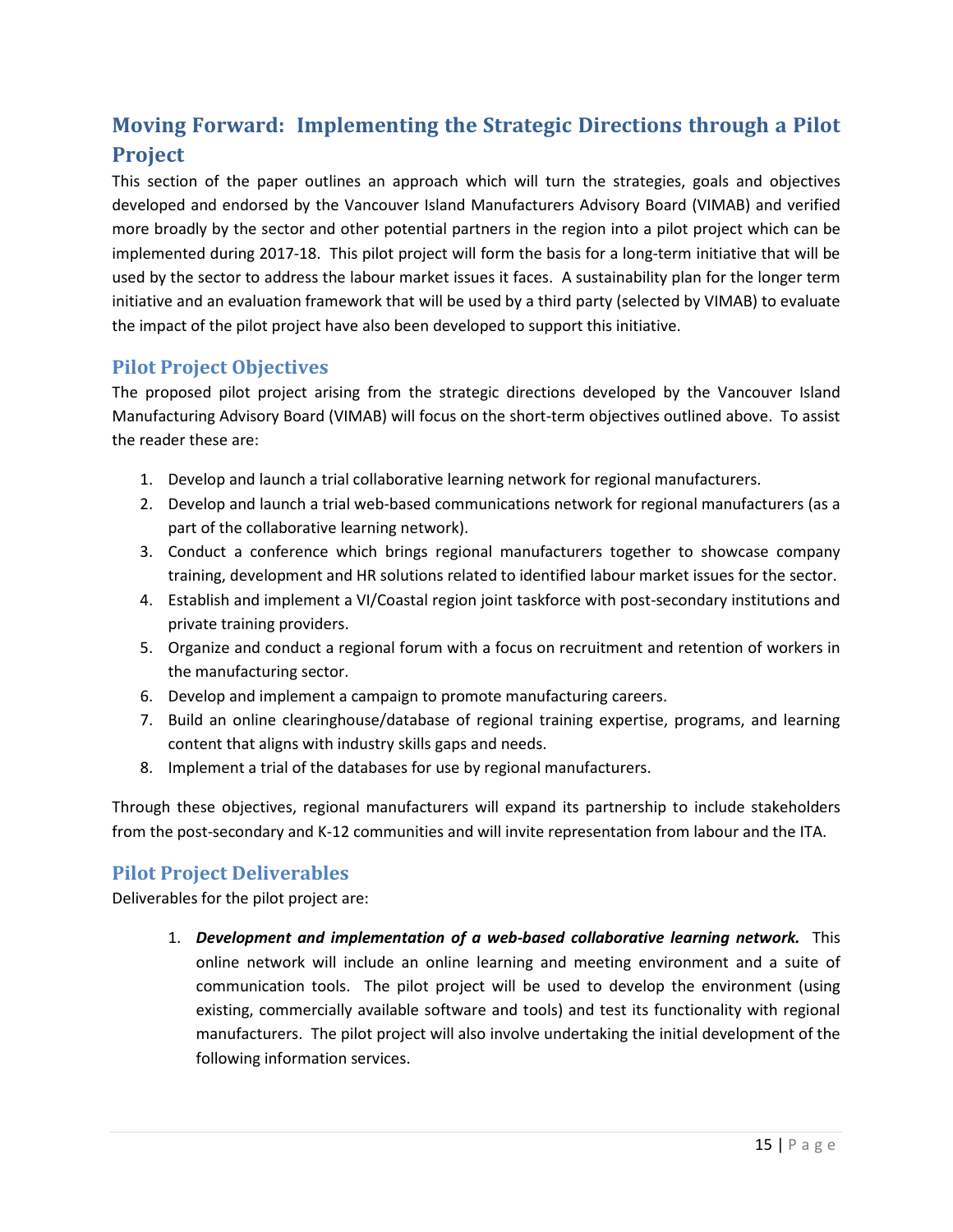- a. An online training expertise database. This database will be populated with course and program information from local training institutions and providers. The database will also be organized according to identified skills gaps and training needs.
- b. A clearinghouse of information related to labour market and training topics of particular interest to regional manufacturers will also be developed and included as a feature of the learning network environment.
- 2. *Conduct collaboration and network events.* The pilot project will support events that allow regional manufacturers to meet and network with one another on topics related to skills gaps and training. Three events are planned as a part of the pilot implementation. These are:
	- a. A one-day conference-style event with keynote and other speakers and presentations. This event will also provide regional manufacturers the opportunity to showcase their work in areas such as lean manufacturing and how they are addressing skill shortages through recruitment and retention strategies. It is anticipated that this event will attract upwards of 100 participants (both in-person and virtually).
	- b. Two one-day regional forums focused on labour market and workforce related topics determined by manufacturers and based on the findings of the LMI research undertaken by regional manufacturers as a part of this partnership. This events will be targeted at a maximum audience of 20-25 individuals (in-person and virtually) and will act as a follow-up to the conference. Participants will be provided with the opportunity to consider a specific set of issues in depth.
- 3. *Establish regional training taskforces.* The pilot project will include the initiation of training taskforces that bring together manufacturers with private and public training providers and representatives from the K-12 system. Meetings of two taskforces are planned for the pilot project.
	- a. *Taskforce #1: Regional Training Expertise and Skills Gaps*. This taskforce will bring together regional training providers and manufacturers to work on the identification of training expertise that aligns with manufacturers training needs and skills gaps.
	- b. *Taskforce #2: Promoting Manufacturing in the K-12 System.* This taskforce will bring manufacturers together with regional K-12 career specialists to determine how to best promote manufacturing as a career alternative for secondary students. In the future the mandate of this taskforce could be expanded to include a review of K-12 programs and curricula for alignment with manufacturers' skills issues as determined through the Phase 2 labour market research for this LMP.
- 4. *Plan, conduct and deliver a manufacturing promotional campaign.* The promotional campaign will focus on creating awareness of career options within the manufacturing sector in the region and will showcase individual companies, the work they do, and the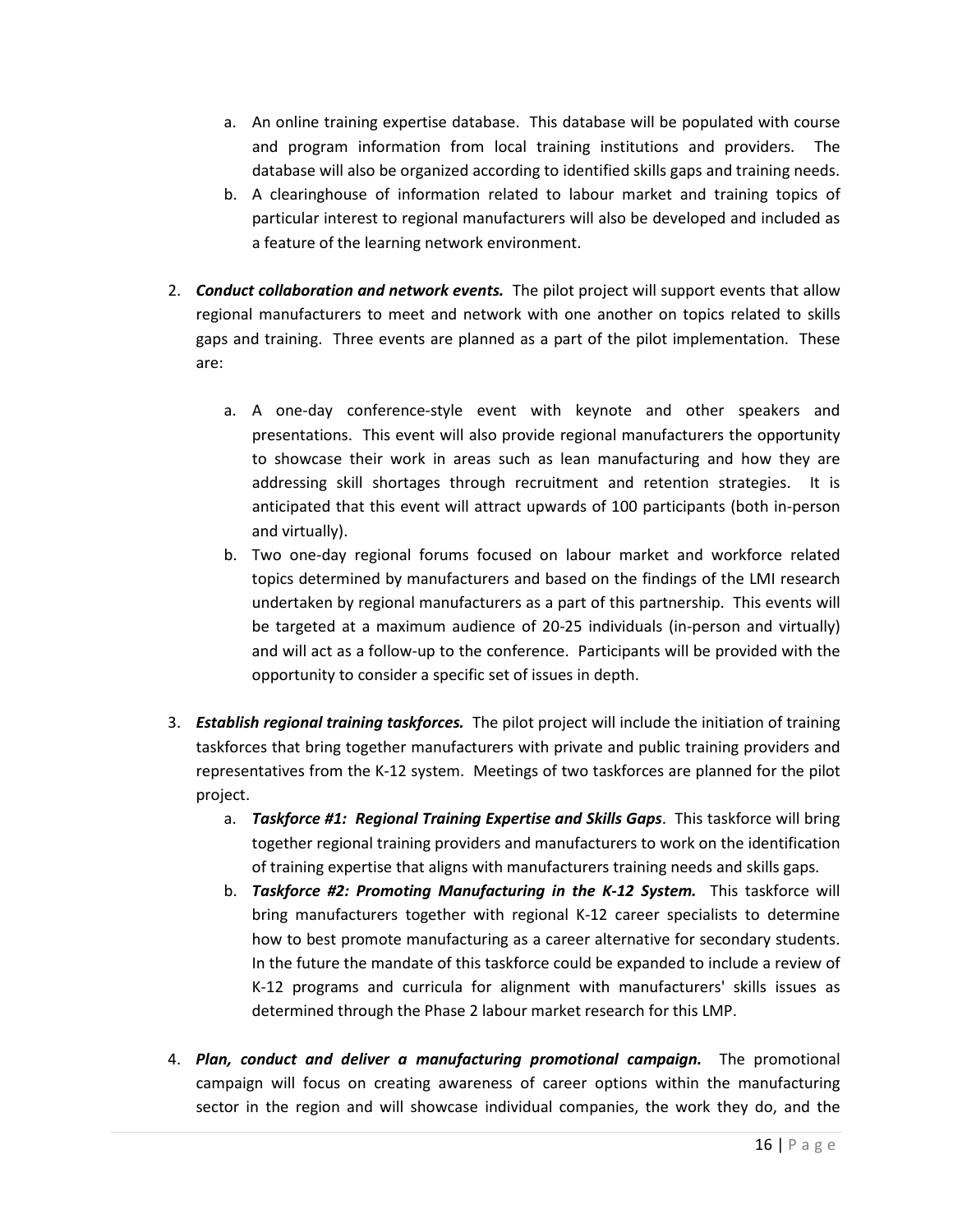types of careers that they offer. The campaign will be targeted at the general public but also at students in secondary schools and those already working toward a post-secondary degree, certificate or trades ticket. The online communications network and social media platforms will be used as a part of the delivery of the promotional campaign.

#### <span id="page-16-0"></span>**Pilot Project Milestones**

It is anticipated that implementation of the pilot project will take place over an 13 month period from March 1, 2017 through March 31, 2018. An early 2017 start is important in order to do the necessary planning and preparation for the conference event which is planned for mid to late-April, 2017. The following table outlines the key milestones and timelines for the pilot project deliverables.

| <b>Deliverables</b>                      |  | <b>Milestones</b>               | <b>Target Completion</b>    |
|------------------------------------------|--|---------------------------------|-----------------------------|
| Development and<br>1.                    |  | Network design completed        | August 31, 2017             |
| implementation of a web-                 |  |                                 |                             |
| based collaborative<br>learning network. |  | Collaborative learning network  | September 1, 2017           |
|                                          |  | launched (soft launch)          |                             |
|                                          |  |                                 |                             |
|                                          |  | Communications tools evaluated  | June 30, 2017               |
|                                          |  |                                 |                             |
|                                          |  | <b>Communications tools</b>     | August 15, 2017             |
|                                          |  | incorporated into collaborative |                             |
|                                          |  | learning network                |                             |
|                                          |  |                                 |                             |
|                                          |  | Field trials of the network     | October 31, 2017            |
|                                          |  |                                 |                             |
|                                          |  | Full launch of the network      | November 1, 2017            |
| <b>Conduct collaboration and</b><br>2.   |  | Conference planning             | March 1 - August 15, 2017   |
| network events (forums)                  |  |                                 |                             |
|                                          |  | Conduct conference              | During week of September 25 |
|                                          |  |                                 | $-29, 2017$                 |
|                                          |  |                                 |                             |
|                                          |  | Plan regional forums            | March 1 - April 30, 2017    |
|                                          |  |                                 |                             |
|                                          |  | Conduct regional forums         | June 30, 2018               |
| 3.<br><b>Establish regional training</b> |  | Taskforce #1 established and    | October 15, 2017            |
| taskforces.                              |  | meets                           |                             |
|                                          |  | Taskforce #2 established and    |                             |
|                                          |  |                                 | February 15, 2018           |
| 4. Plan, conduct and deliver             |  | meets<br>Planning completed     | November 30, 2017           |
| a manufacturing                          |  |                                 |                             |
| promotional campaign                     |  | Campaign launched               | January 15, 2018            |
|                                          |  |                                 |                             |
|                                          |  | Campaign completed              | March 15, 2018              |
|                                          |  |                                 |                             |

#### **Table 4: Pilot Project Milestones**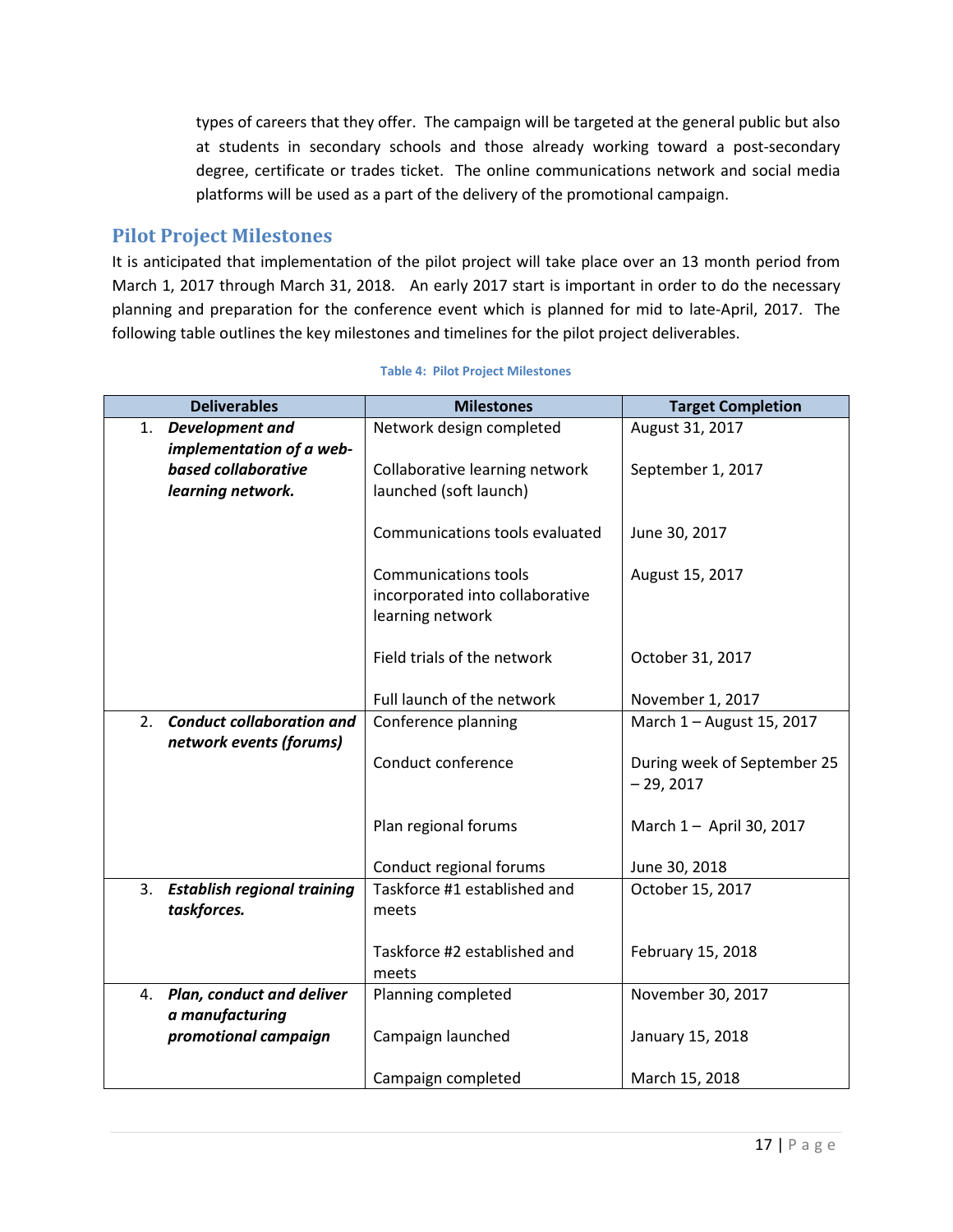A progress report will be developed for each deliverable. Upon conclusion a final summary report will be produced which will form part of the evidence considered by an independent third party evaluator.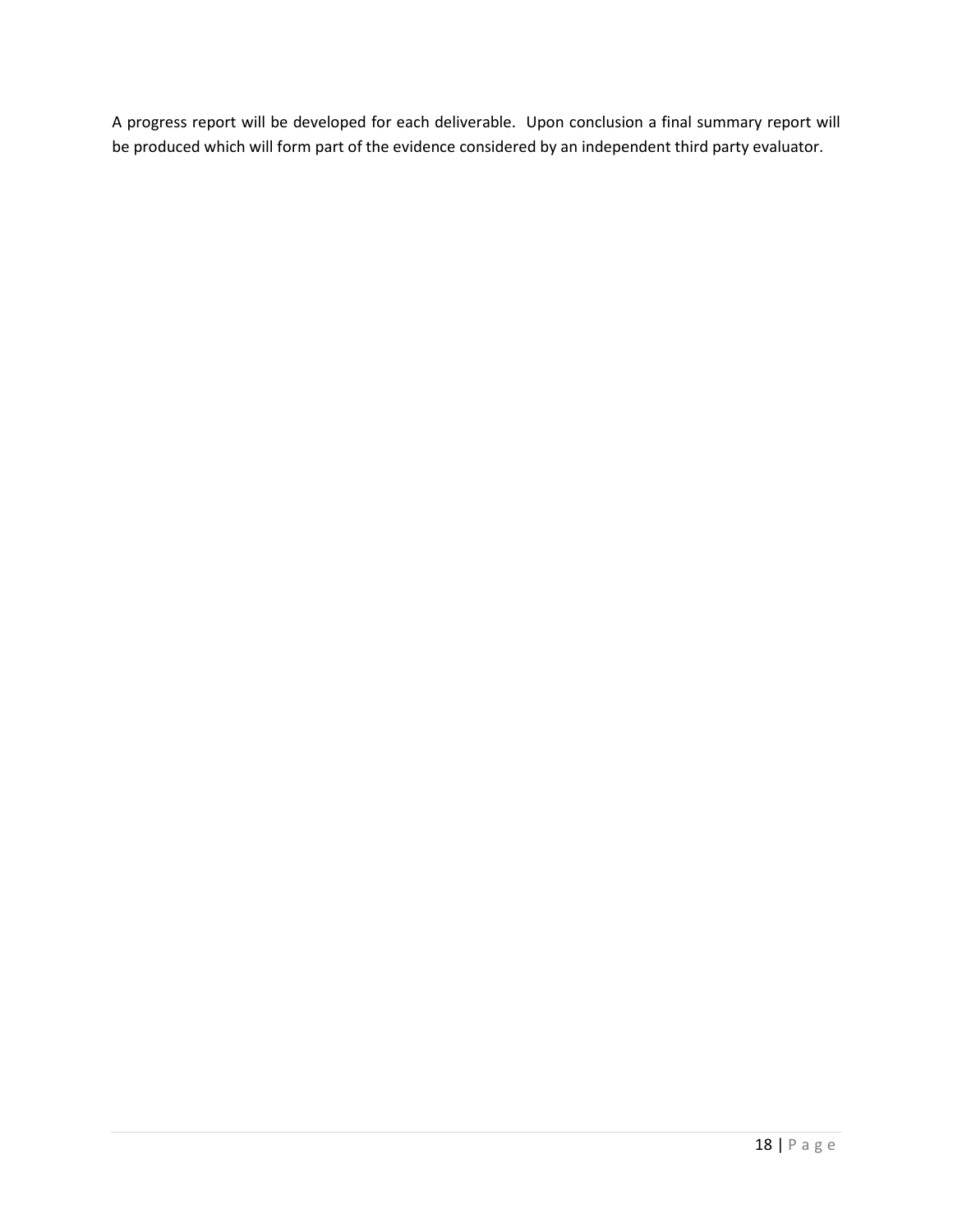## **Appendix 1: Difficult to Fill Positions**

<span id="page-18-0"></span>

| <b>Skill Categories</b>       | <b>Difficult to Fill Positions</b>                    | <b>NOC Categories</b> |
|-------------------------------|-------------------------------------------------------|-----------------------|
| Journeypersons in the         | Journeyperson metal fabricators<br>$\bullet$          | 7233                  |
| <b>Trades</b>                 | Carpenters                                            | 7271                  |
|                               | Millwright                                            | 7311                  |
|                               | Electricians<br>٠                                     | 7242                  |
|                               | <b>Steel Fabricators</b>                              | 7235                  |
|                               | Toolmakers<br>٠                                       | 7232                  |
|                               | Upholsterers<br>$\bullet$                             | 6345                  |
| <b>Senior Managers</b>        | <b>Experienced Plant Supervisors</b><br>$\bullet$     | 9212<br>$\bullet$     |
|                               | Senior managers<br>$\bullet$                          | 0911                  |
| <b>Production Supervisors</b> | <b>Production Managers</b><br>$\bullet$               | 0911<br>$\bullet$     |
| Technicians                   | Administrative Technical Support<br>$\bullet$         | 1211                  |
|                               | Sewing machine repair and<br>$\bullet$                | 7445                  |
|                               | seamstress                                            | 7246                  |
|                               | <b>CCTV</b> Installation technicians<br>$\bullet$     | 5233                  |
|                               | Sign manufacturer<br>$\bullet$                        | 7315                  |
|                               | Shop manufacturer<br>٠                                |                       |
| Engineers                     | Qualified Refrigeration Engineers<br>$\bullet$        | 2132<br>$\bullet$     |
|                               | and Refrigeration Mechanics                           |                       |
|                               | <b>Electrical engineers</b><br>٠                      | 2133                  |
|                               | <b>Quality Engineers</b><br>٠                         | 0211                  |
|                               | Aerospace avionics design<br>$\bullet$<br>engineers   | 2146                  |
|                               | Embedded software (firmware)<br>٠                     | 2174                  |
|                               | developers (software engineers)                       |                       |
|                               | Power Engineer<br>$\bullet$                           | 9241                  |
|                               | Supervisors/Managers                                  |                       |
| <b>Supply Chain Workers</b>   | Supply chain specialists<br>$\bullet$                 | 1122<br>$\bullet$     |
|                               | Supply Chain managers<br>$\bullet$                    | 1215                  |
| Machine Operators and         | Machinists and mechanical<br>$\bullet$                | 7231                  |
| Assemblers                    | technologists                                         |                       |
|                               | <b>Machine Operators</b><br>$\bullet$                 | 9416                  |
|                               | Fabricators                                           | 7201                  |
|                               | AutoCAD operators                                     |                       |
| Sales and Customer            | Sales people<br>$\bullet$                             | 0601<br>$\bullet$     |
| Service Representatives       | <b>Customer Service Representatives</b><br>٠          |                       |
| Labourers                     | Log Scalers<br>$\bullet$                              | 2223<br>$\bullet$     |
| Logistics Specialists         | Logistics specialists<br>$\bullet$                    | 0911<br>$\bullet$     |
| Administration                | Administrative support<br>$\bullet$                   | 1221<br>$\bullet$     |
|                               | Quality Assurance/Food Safety<br>$\bullet$<br>Manager | 2141                  |
|                               | Project managers<br>٠                                 | 1221                  |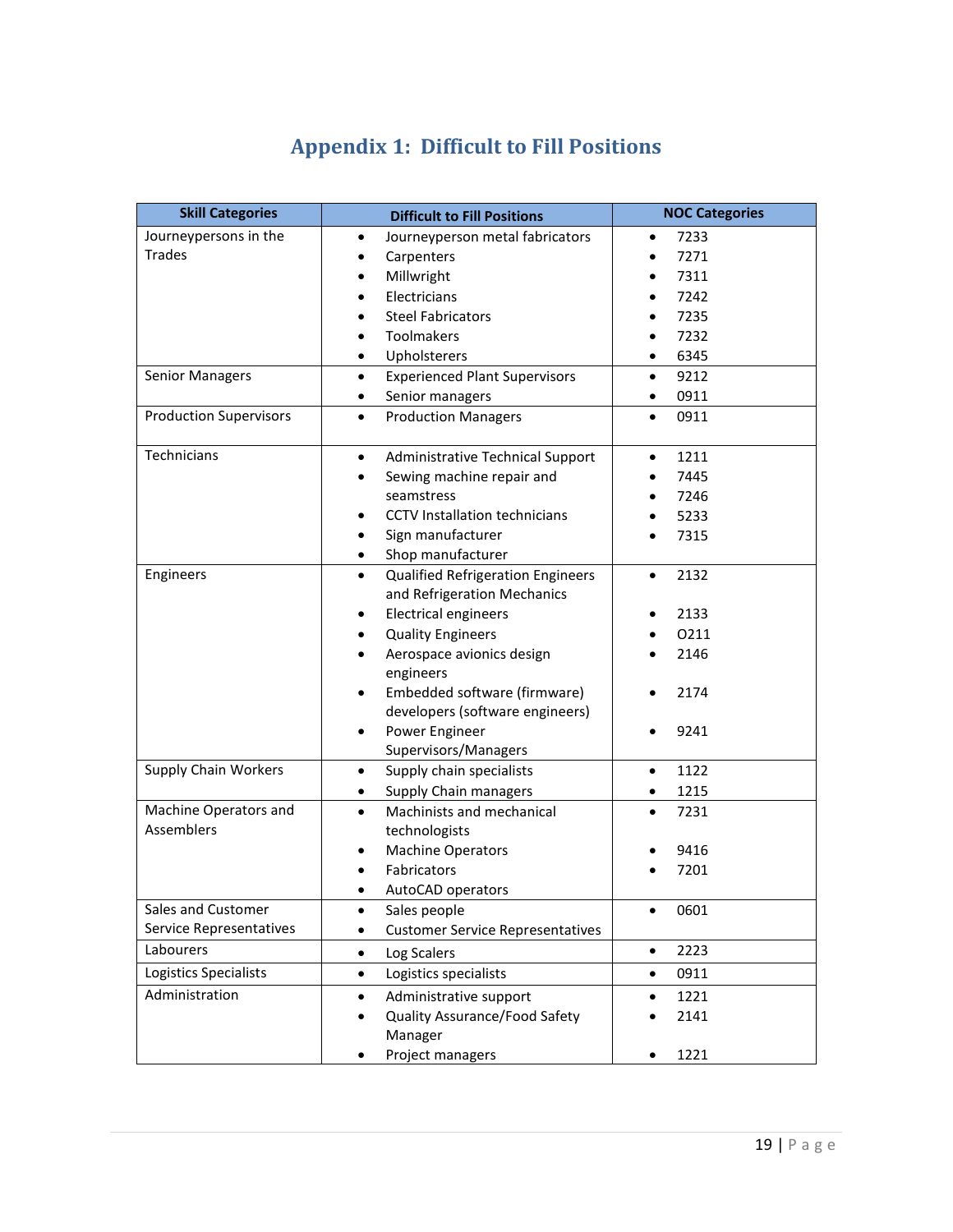# <span id="page-19-0"></span>**Appendix 2: VI/Coastal Region Manufacturing Company Database**

| <b>Company</b>                                 | <b>Municipality/City</b> | <b>Web Address</b>                                        |
|------------------------------------------------|--------------------------|-----------------------------------------------------------|
| <b>A&amp;M Marine</b>                          | Nanaimo                  | http://www.ammarine.ca/                                   |
| AAA Rebar Only Ltd                             | <b>Central Saanich</b>   | http://www.aaarebar.com/home.html                         |
| Abeego Designs                                 | Victoria                 | http://abeego.com/                                        |
| <b>Accent Refrigeration</b>                    | Victoria                 | http://www.accent-refrigeration.com/                      |
| <b>Access Panel Solutions</b>                  | Victoria                 | http://www.accesspanelsolutions.com/                      |
| <b>Acoustics West Manufacturing</b>            | Saanich                  | http://www.acousti-trac.com/index.php                     |
| <b>AGO Environmental</b>                       | Esquimalt                | http://www.agoenvironmental.com/home                      |
| <b>Alliance Engineering Works</b>              | Victoria                 | http://www.alliance-works.com/                            |
| AML Oceanographic                              | Sidney                   | http://www.amloceanographic.com/                          |
| <b>ASL Environmental</b>                       | Victoria                 | http://www.aslenv.com/                                    |
| <b>Associated Sheet Metal</b>                  | <b>Central Saanich</b>   | http://associatedsheetmetal.com/                          |
| <b>AXYS Technologies</b>                       | Victoria                 | http://axystechnologies.com/                              |
| B&F Manufacturing / Quadra Jet                 | Nanaimo                  | http://quadrajet.ca/                                      |
| Babcock Canada                                 | Victoria                 | https://www.babcockinternational.com/Locati<br>ons/Canada |
| <b>Benson Industries</b>                       | <b>Central Saanich</b>   | http://www.bensonindustries.ca/index.php                  |
| CAMACC                                         | Victoria                 | www.camacc.com                                            |
| Campbell River Netloft                         | Campbell River           | http://crnetloft.ca/                                      |
| Canoe Brew Pub                                 | Victoria                 | http://www.canoebrewpub.com/                              |
| Carmanah Technologies                          | Victoria                 | http://carmanah.com/                                      |
| Catalyst Paper                                 |                          | Crofton / Powell River / Port Alberni                     |
| Category 12 Brewing                            | <b>Central Saanich</b>   | http://category12beer.com/                                |
| <b>Cdn Bavarian</b>                            | Chemainus                | http://canbav.ca/                                         |
| CMI Custom Machining Ltd                       | Central Saanich          | http://cmimachining.com/                                  |
| <b>Codan Radio Communications</b>              | Victoria                 | http://www.codanradio.com/                                |
| Coulson Group                                  | Port Alberni             | http://coulsoncedar.com/                                  |
| <b>CR Metal Fabricators</b>                    | Campbell River           | http://www.crmf.bc.ca/                                    |
| <b>Crest Sheet Metal</b>                       | Victoria                 | http://www.crestsheetmetal.com/                           |
| Daigle Welding & Marine (Eagle Craft<br>Boats) | Campbell River           | http://eaglecraft.bc.ca/                                  |
| De Vine Vineyards                              | <b>Central Saanich</b>   | www.devinevineyards.ca                                    |
| Discovery Trekking                             | Campbell River           | http://www.discoverytrekking.com/                         |
| Duncan Iron Works                              | Duncan                   | http://www.diw.ca/                                        |
| ElectroWear Manufacturing                      | Errington                | http://electrowear.ca/index.php                           |
| <b>EMCS Industries</b>                         | Victoria                 | http://emcsindustries.com/                                |
| <b>ESI Environmental Sensors</b>               | Sidney                   | http://www.esica.com/index.php                            |
| <b>Express Custom Manufacturing</b>            | Port Alberni             | http://www.expresscustom.ca/index.php                     |
| Fanny Bay Oysters                              | Union Bay                | http://www.fannybayoysters.com/                           |
| <b>Fast Signs</b>                              | Victoria                 | https://www.fastsigns.com/652-victoria-bc-canada/         |
| Firebozz                                       | Nanaimo                  | http://www.firebozz.com/                                  |
| First Light Technologies                       | Victoria                 | http://www.firstlighttechnologies.com/Index.aspx          |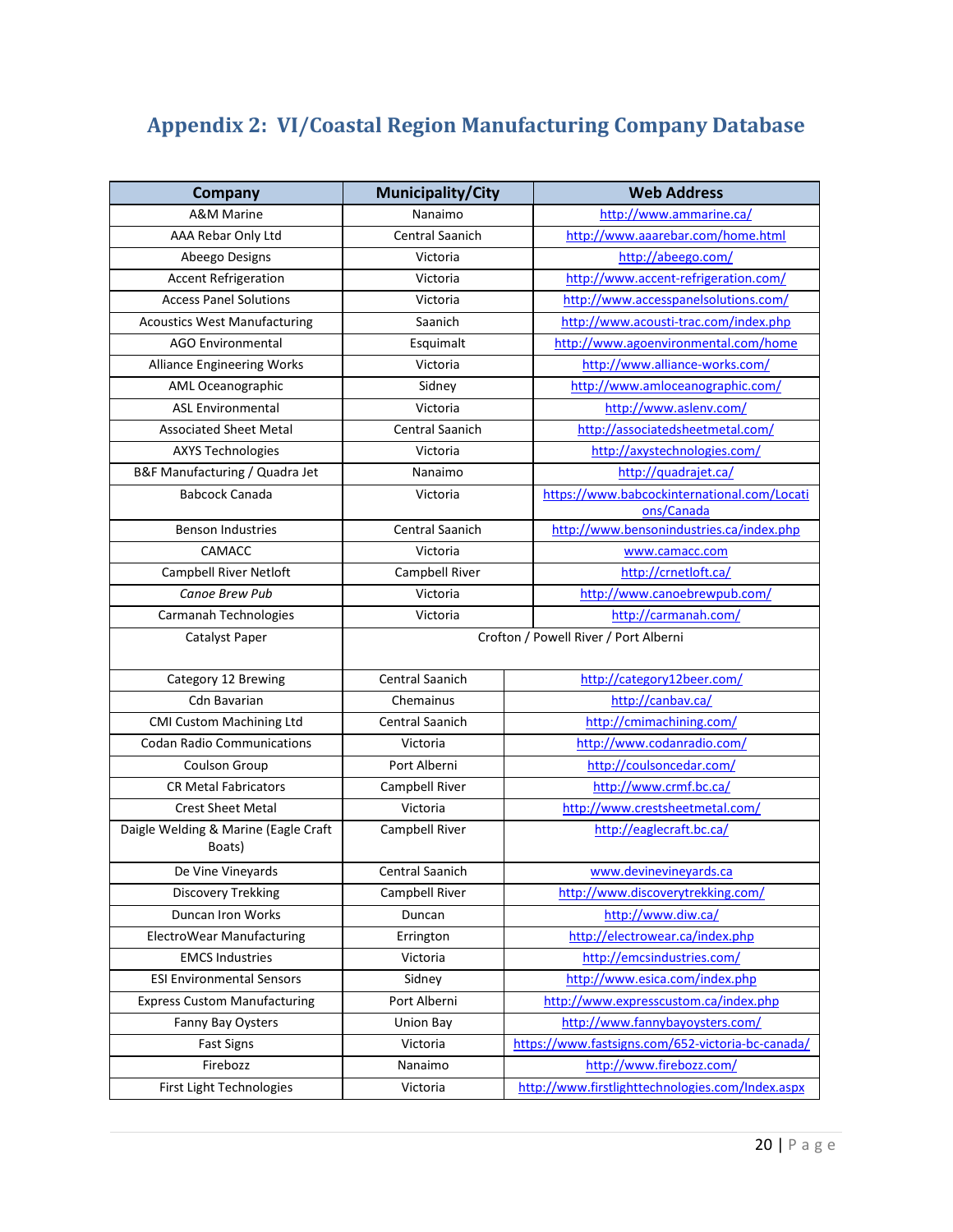| <b>Company</b>                                    | <b>Municipality/City</b> | <b>Web Address</b>                            |
|---------------------------------------------------|--------------------------|-----------------------------------------------|
| <b>FTS Environmental</b>                          | Victoria                 | http://ftsinc.com/                            |
| Garside Signs & Displays                          | Victoria                 | http://www.garsidesigns.com/                  |
| Geo Tech                                          | Crofton                  | http://www.geotechindustries.com/             |
| <b>Grant Signs</b>                                | Campbell River           | http://www.grantsigns.ca/                     |
| Graphic FX Sign Works                             | Victoria                 | http://www.382sign.com/                       |
| <b>Great Little Box Company</b>                   | Victoria                 | http://glbc.com/                              |
| <b>Green Mountain Aviation</b>                    | Sidney                   | http://www.greenmountainaviation.com/         |
| Greg's Furniture & Upholstery                     | Victoria                 | http://www.greggsfurniture.com/               |
| Harbour City Kitchens                             | Central Saanich          | http://harbourcitykitchens.com/               |
| <b>Heo Works Industries</b>                       | Langford                 | http://heoworks.com/corporate/                |
| <b>Hobson Woodworks</b>                           | Langford                 | http://www.hobsonwoodworks.com/               |
| <b>Holdfast Metalworks</b>                        | Nanaimo                  | http://www.holdfastmetals.ca/                 |
| <b>Imperial Welding</b>                           | Chemainus                | http://www.imperialwelding.com/               |
| <b>Industrial Plankton</b>                        | Victoria                 | http://industrialplankton.com/                |
| <b>International Aeroproducts</b>                 | Courtenay                | http://www.intaero.net/                       |
| <b>Iris Dynamics</b>                              | Victoria                 | https://vs3.irisdynamics.com/                 |
| <b>Island Farms (Agropur Division</b><br>Naturel) | Victoria                 | http://islandfarms.com/                       |
| <b>Island Overhead Doors</b>                      | Nanaimo                  | http://www.islandoverheaddoors.com/           |
| <b>Island Precision Manufacturing</b>             | Central Saanich          | http://www.islandprecision.com/#home          |
| <b>Island Truss</b>                               | Courtenay                | http://islandtruss.ca/                        |
| <b>Islands West</b>                               | Saanich                  | http://www.islandswest.com/                   |
| JB Sheet Metal Ltd                                | Victoria                 | http://jbsheetmetal.com/                      |
| Jemico Enterprises                                | Chemainus                | http://www.paulcan.com/jemico-enterprises-ltd |
| Jespersen Boat Builders                           | Sidney                   | http://www.jespersenboats.com/                |
| JS Foster                                         | Central Saanich          | http://www.jsfoster.com/                      |
| <b>K&amp; S Railings</b>                          | Nanaimo                  | http://www.kandsrailings.ca/index.php         |
| Keltic Seafoods                                   | Port Hardy               | http://www.kelticseafoods.com/index.html      |
| Landmark Sign                                     | Victoria                 | http://www.landmarksign.net/                  |
| Lane Light                                        | Victoria                 | http://www.itemltd.com/                       |
| Latitude Tech                                     | Saanich                  | http://latitudetech.com/                      |
| Lifetimer Boats                                   | Duncan                   | http://www.lifetimerboats.ca/                 |
| Lighthouse Brewing                                | Esquimalt                | http://www.lighthousebrewing.com/             |
| Live Edge Design                                  | Duncan                   | https://www.liveedgedesign.com/               |
| <b>Market Group Ventures</b>                      | Shawnigan Lake           | http://www.mgvinc.com/                        |
| Merridale Estate Winery                           | Cobble Hill              | http://www.merridalecider.com/                |
| Metal Tech Industries                             | Chemainus                | http://www.metaltech.ca/                      |
| Modern Aluminium & Vinyl Products                 | <b>Powell River</b>      | http://www.modern.ca/                         |
| <b>Modern Windows</b>                             | Courtenay / Powell River | http://www.modern.ca/                         |
| Morinwood                                         | Victoria                 | http://www.morinwood.ca/index.html            |
| Nanaimo Forest Products (Harmac)                  | Nanaimo                  | http://www.harmacpacific.com/                 |
| Nanaimo Precast                                   | Nanaimo                  | http://www.nanaimoprecast.ca/                 |
| <b>Natural Glacier Waters</b>                     | Fanny Bay                | http://www.naturalglacialwaters.com/          |
| <b>Natural Pastures Cheese</b>                    | Courtenay                | http://www.naturalpastures.com/home/          |
| Nelson Roofing & Sheet Metal                      | Cumberland / Powell      | http://www.nelsonroofing.com/                 |
|                                                   | River / Campbell River   |                                               |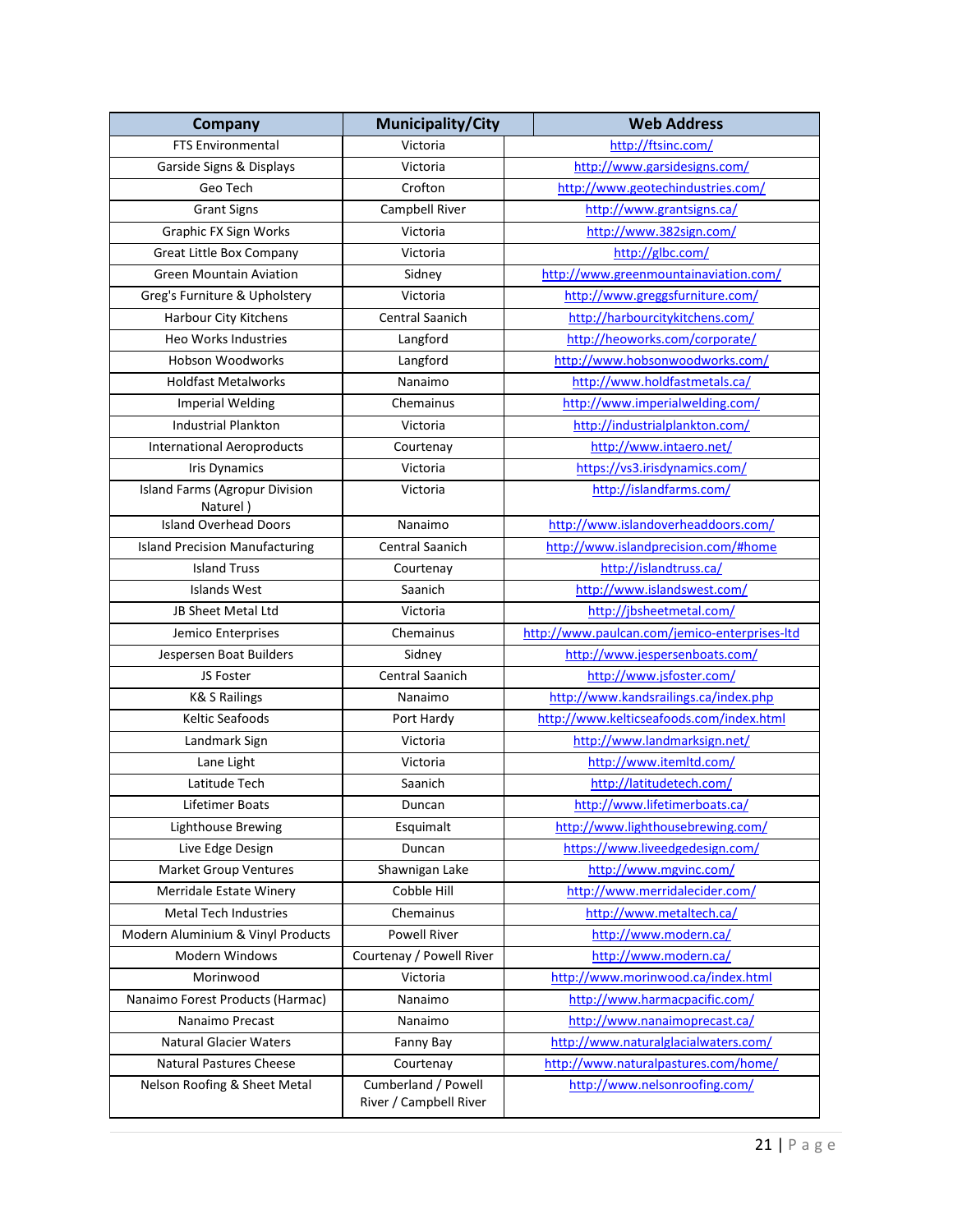| <b>Company</b>                                    | <b>Municipality/City</b> | <b>Web Address</b>                        |
|---------------------------------------------------|--------------------------|-------------------------------------------|
| <b>NFE Manufacturing</b>                          | Chemainus                | http://www.nanaimofoundry.com/            |
| Noboco Styro Containers                           | Campbell River           | http://www.noboco.com/                    |
| NorthWest FabWorks CNC Machining<br>& Fabrication | Parksville               | http://www.northwestfab.com/              |
| <b>NSM Metal Fabricators</b>                      | Nanaimo                  | http://www.nanaimosheet.com/              |
| Oceanetic Measurement                             | Sidney                   | http://www.oceanetic.com/                 |
| <b>Oceanus Reinforced Plastics</b>                | Sidney                   | http://oceanusplastics.com/               |
| Ooh La La Cupcakes                                | Victoria                 | http://www.oohlalacupcakes.ca/            |
| <b>Oughtred Coffee</b>                            | Victoria                 | http://www.oughtred.com/                  |
| Paradise Island Foods                             | Nanaimo                  | http://www.paradise-foods.com/            |
| Peninsula Signs                                   | Sidney                   | http://www.peninsulasigns.ca/             |
| Philbrooks Boatyards                              | Victoria                 | http://www.philbrooks.com/                |
| <b>Plastics Plus Fabricating</b>                  | Campbell River           | http://www.plasticsplusfabricating.com/   |
| Playsted Sheet Metal                              | Victoria                 | http://playsted.com/                      |
| Point Hope Maritime / RalMax                      | Victoria                 | http://pointhopemaritime.com/             |
| <b>Pollen Sweaters</b>                            | Lund                     | http://www.pollensweaters.com/            |
| <b>Powell River Forest Products</b>               | <b>Powell River</b>      | info@prforestproducts.com                 |
| Pro Elvis Jumpsuits                               | Nanaimo                  | http://www.proelvisjumpsuits.com/         |
| <b>Profab Manufacturing</b>                       | Chemainus                | http://www.profabmanufacturing.net/       |
| <b>Professional Components</b>                    | Sidney                   | http://professionalcomponents.com/        |
| Prototype Equipment                               | Esquimalt                | http://pedcan.com/                        |
| <b>Quality Box</b>                                | Duncan                   | http://www.qualitybox.ca/                 |
| Quester Tangent                                   | Victoria                 | http://www.questertangent.com/            |
| Rack-A_Tiers                                      | Saanich                  | http://www.rack-a-tiers.com/              |
| <b>Red Arrow Brewing</b>                          | Duncan                   | http://redarrowbeer.ca/                   |
| Redlen Technologies                               | Victoria                 | http://redlen.ca/                         |
| <b>Reliable Controls</b>                          | Victoria                 | http://reliablecontrols.com/              |
| <b>Rockland Scientific</b>                        | Victoria                 | http://rocklandscientific.com/            |
| Rocky Creek Winery                                | Cowichan Bay             | http://www.rockycreekwinery.ca/           |
| <b>Scott Plastics</b>                             | Victoria                 | http://www.scottplasticsltd.com/          |
| <b>SCS Steel Container Systems</b>                | Nanaimo                  | https://scsinc.ca/                        |
| Sea Flora                                         | Sooke                    | http://www.sea-flora.com/                 |
| Sealand Aviation                                  | Campbell River           | http://www.sealandaviation.com/           |
| <b>Seamor Marine</b>                              | Nanaimo                  | http://seamor.com/                        |
| Seaspan Victoria Shipyards                        | Victoria                 | http://www.seaspan.com/victoria-shipyards |
| Seastar Chemicals                                 | Victoria                 |                                           |
| Seaward Kayaks                                    | Chemainus                | http://www.seawardkayaks.com/             |
| Shelter Point Distillery                          | Campbell River           | http://www.shelterpointdistillery.com/    |
| Sherwood Industries                               | Central Saanich          | http://sherwoodindustries.ca/             |
| Sign Wace Designs                                 | North Saanich            | http://signwavedesigns.com/index.html     |
| Southside Welding                                 | Campbell River           | http://www.southsideweldingcr.com/        |
| <b>Specific Mechanical Systems</b>                | Central Saanich          | http://specificmechanical.com/            |
| Spinnaker's Brewpub                               | Victoria                 | http://www.spinnakers.com/                |
| <b>Starfish Medical</b>                           | Saanich                  |                                           |
| Sure Grip Controls                                | Victoria                 | http://www.suregripcontrols.com/          |